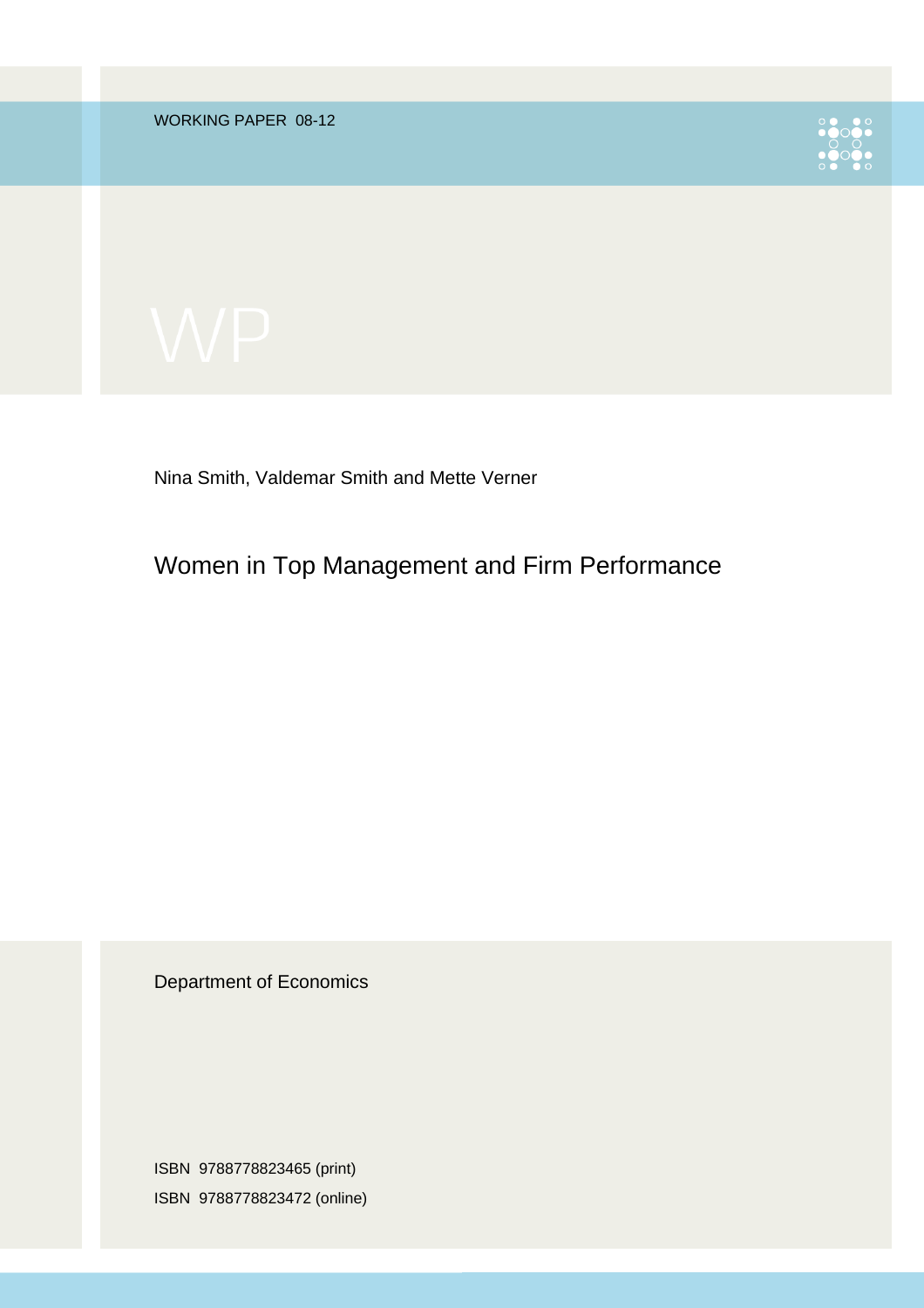# **Women in Top Management and Firm Performance**

Nina Smith Valdemar Smith & Mette Verner

*JEL codes: G38, J16; M14 Keywords: Firm performance, female CEOs, Gender diversity in management* 

#### **Abstract**

Abstract: The purpose of this study is to present new evidence on the relationship between gender diversity in management and firm performance. According to corporate governance literature, board diversity is expected to affect firm performance. Using a large data set with more than 10000 time-observations for all Danish firms with more than 50 employees over the period 1994-2003, the analysis suggests that the proportion of women in top management jobs has from none to positive influence on firm performance. However, the results show that the strength of the effects of women in top management depends on how top CEOs are defined and on the method of estimation of the model. Next, the results point towards a positive influence on firm performance of the staff representation in the supervisory board of the firm but more women representing the shareholders in the supervisory board of the firm seems to be unimportant.

We wish to thank Christian P. Sørensen and Rasmus Flytkær for excellent assistance in computation work.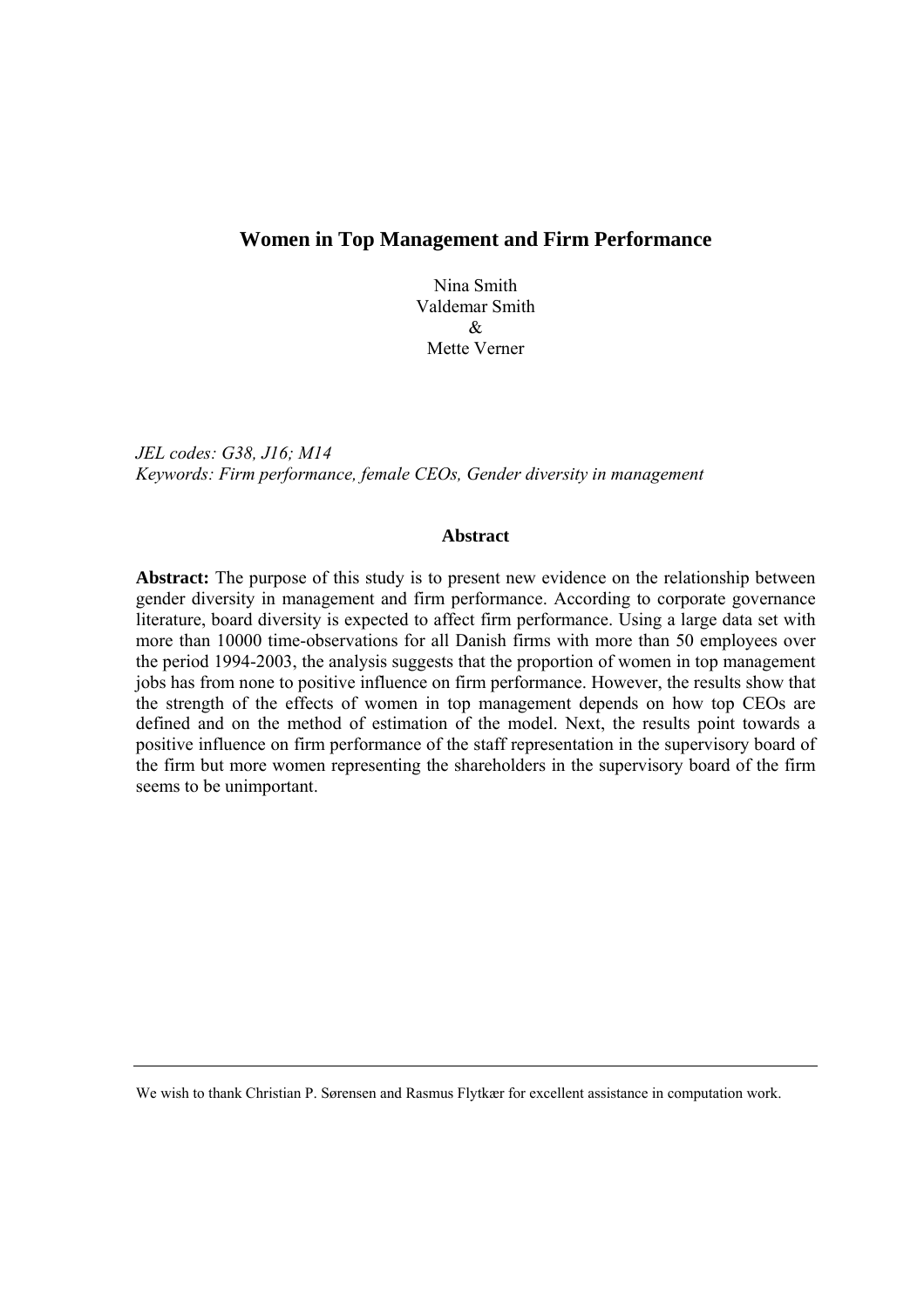#### **1. Introduction**

Over the latest years there has been an ongoing discussion in press and among researchers on why there are so few women represented in company boards and furthermore whether there are enough women represented in the company boards and whether a higher proportion of women in top positions affects firm performance. In some countries there has even been a discussion whether the gender composition of the boards should be regulated by law, e.g. Denmark, Sweden and Norway, and in Norway it was decided that at least 40% of the members of the board of directors must be women. The theoretical rationalization for including more women in the company boards comes from management theories - diversity management. According to this theory more diverse boards may cause improved firm performance. Next, if gender discrimination exists, i.e. the firms are hiring more male managers irrespective of the fact that more talented female potentials may exist, the firm performance would of course be better off in case of a more balanced recruitment policy for managers.

The aim of this paper is to evaluate whether more women in company boards has an effect on performance. Based on a combined employer-employee data set for Danish firms with more than 50 employees we give new evidence – by using an augmented production function approach – on whether a higher proportion of women in the board of directors or whether more women among the Top CEOs of the firm has an influence on company performance. The time period analyzed is 1996-2003, which gives approximately 10.000 usable time-observations.

In the next section we discuss diversity management and earlier findings concerning gender diverse boards and firm performance is presented. In the following section the model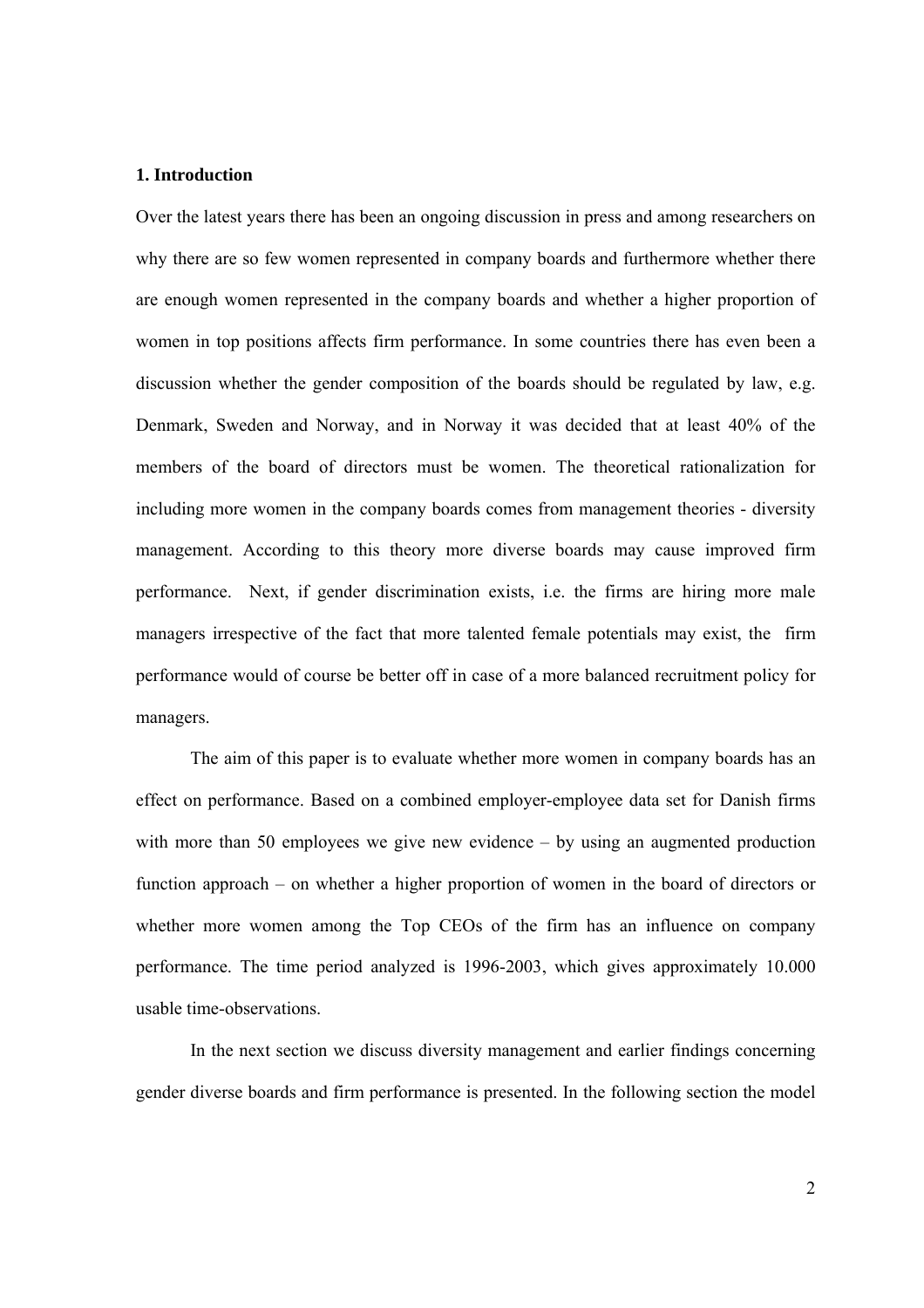which is used in the empirical part of the paper is presented. The following two sections include data discussion and the results are presented. Section 6 concludes.

# **2. Gender diversity in management – some key findings**

According to the literature, see e.g. Carter et al. (2003), Singh and Vinnicombe (2004) and Smith et al (2006) there are several positive arguments advocating for diversity in management as seen from a 'business case perspective'. The key argument in favour of management diversity is that a more diverse board of directors or managers is capable of making decisions based on different opinions from different people that have different experience, i.e. different working and non working experience of men and women may improve the decision making process. Furthermore more women in management most likely affects the career aspirations of younger women in lower positions positively and as a consequence the pool of potential candidates for top positions within the firm is increased, which in the longer run may affect firm performance positively.<sup>1</sup>

Note that there are also arguments against management diversity. Heterogeneous boards create more opinions and potentially more conflicts, which may be time-consuming and in-efficient, see Smith et al (2006). Thus, if business conditions change rapidly asking for quick responses from the managers, diverse boards could result in poorer performance.

Focussing on earlier findings the empirical evidence is mixed, see Carter et al. (2003) for an overview. Kochan et al. (2003) report no positive relations between firm performance and gender diversity in management (US companies). The same is the case in Shrader et al. (1997) who in some cases even find the correlation negative. Adler (2001) and Catalyst (2004) defines the concept 'female-friendly' firms and finds that the performance of these  $\overline{a}$  ${}^{1}$ Bell (2005), Burke and McKeen (1996) and Ely (1990).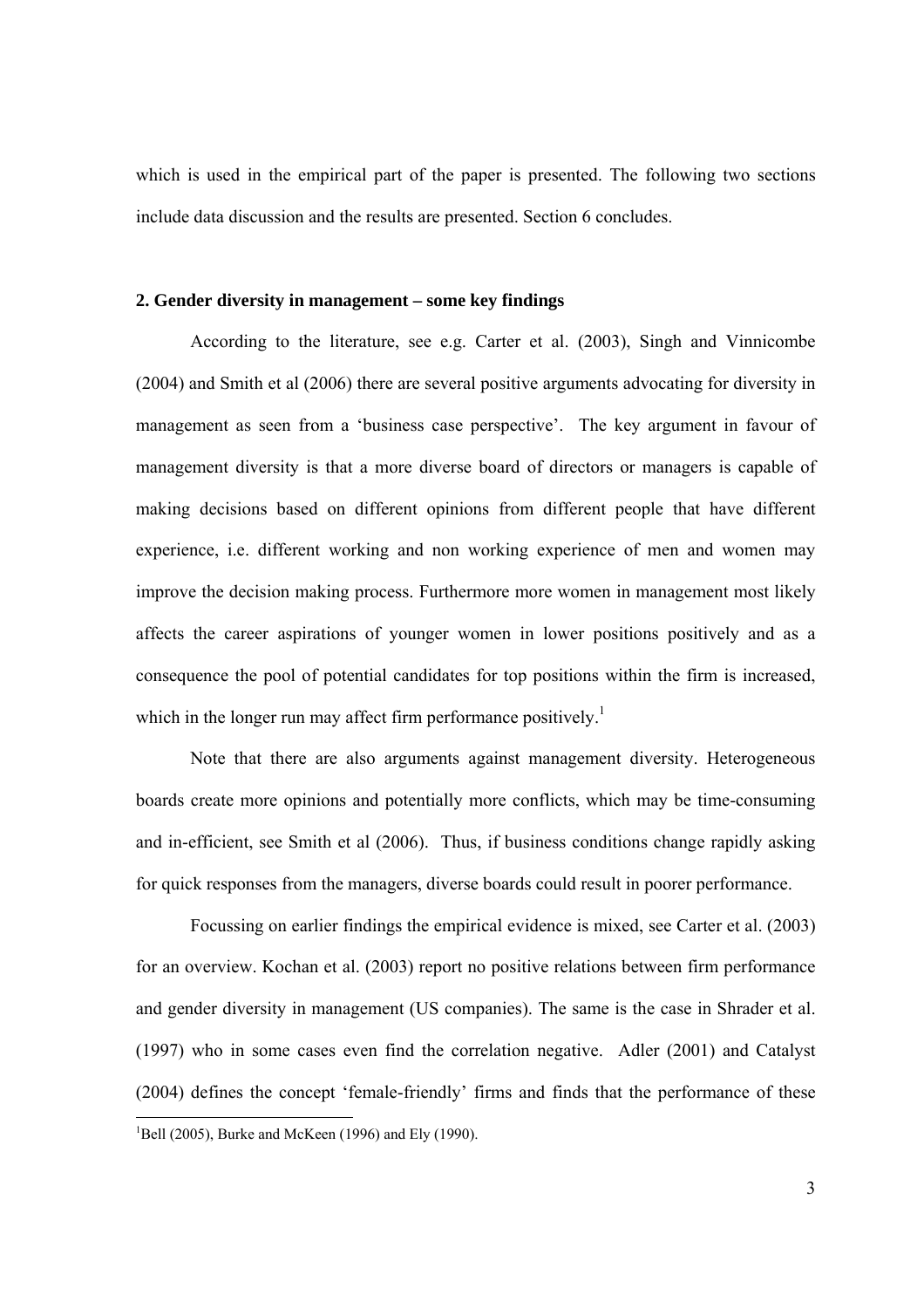firms is superior to that of other firms.<sup>2</sup> Swinney et al  $(2006)$  analyse performance among small business entrepreneurs within services and retail industries in Mid-West, US. Their results indicate that male entrepreneurs generally perform better that female entrepeneurs.

 There are a few Scandinavian studies dealing with performance and gender diversity in management. In Böhren and Ström (2005) the relationship between the proportion of women among boards of directors and firm performance is found to be negative (Listed nonfinancial firms in Norway). Rose (2004) gets a negative, yet insignificant relationship between the percentage of women on the boards of directors and firm performance for Danish firms. However the sample is rather small and not representative for Danish firms, i.e. it includes only the 116 largest listed Danish firms. Another limitation of this study is that it uses simple OLS, i.e. single regression analysis. Focusing on a cross-section of the Top500 firms in Scandinavia Randøy et al (2006) find no significant correlation between gender diversity and firm performance.

Using 2500 Danish firms from 1993-2001 Smith et al (2006) find that the influence on firm performance coming from a higher fraction of female top CEOs varies from none to positive. The result is highly dependent on the choice of the performance measure and on the definition of CEOs and also on the method of estimation (OLS, IV, Fixed Effect-IV). Furthermore, female managers with a university degree seems to have a notable and positive influence on performance while female CEOs without any university degree have a much smaller or insignificant effect on firm performance. In addition staff elected female members of boards of directors affect firm performance positively while other female (non staff) board

<sup>&</sup>lt;sup>2</sup> See Smith et al (2006) for a more detailed discussion.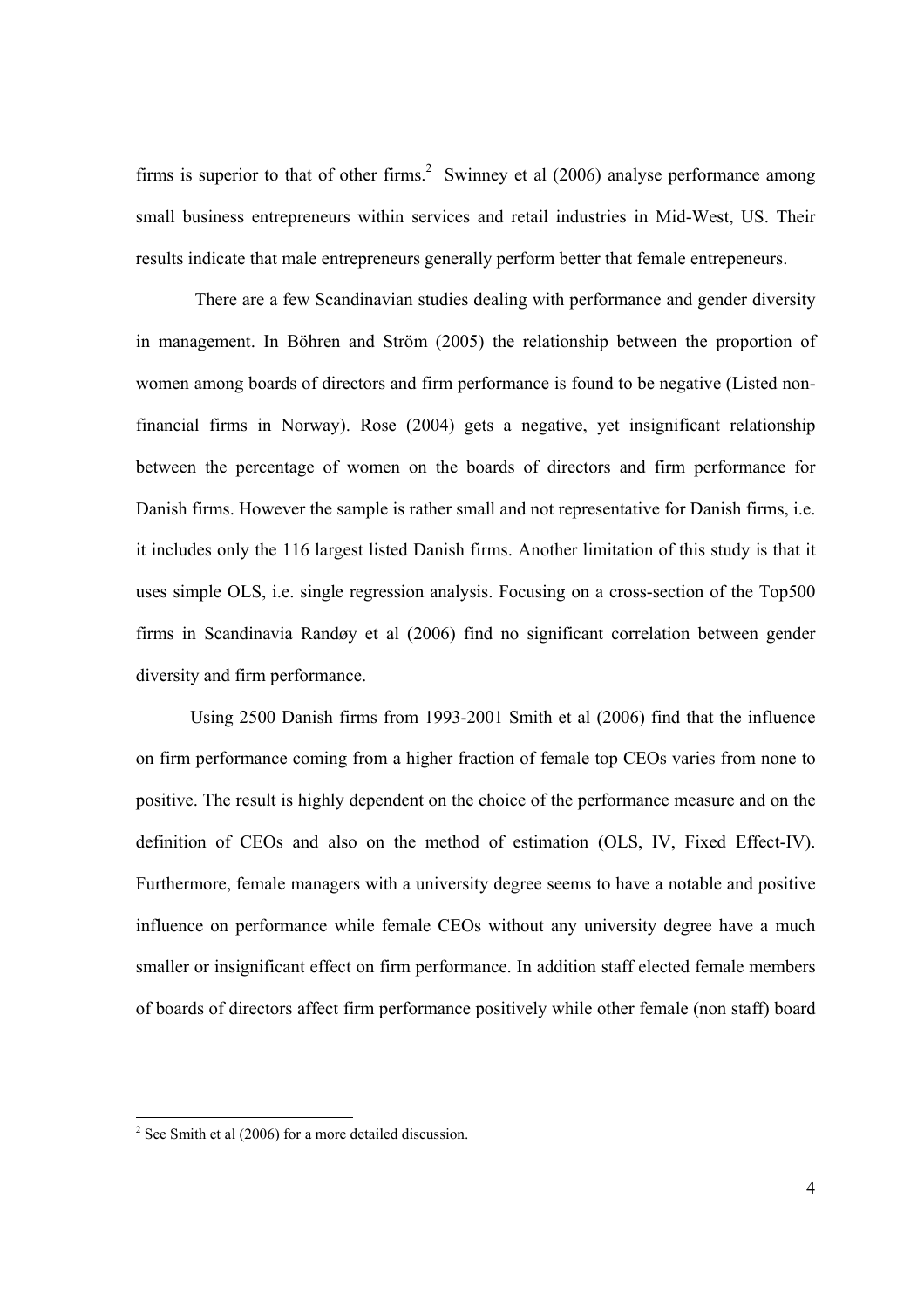members seem to have a negative influence on performance, which most likely is due to the family ties to the owners that the women on boards quit often have.<sup>3</sup>

Finally Du Rietz and Henrekson (2000) analyse the influence on firm performance from women on boards for Swedish firms. They stress the importance of controlling for firm size and sectors and find no influence on performance from gender diversity in management.

Summing up, the empirical evidence in earlier studies is ambiguous. Of course this ambiguity may be caused by different data sets covering different kinds of firms, but it may also be due to different empirical methods. In some studies rather simple correlation analysis was used while a few other studies use e.g. panel estimation methods, e.g. control for unobserved heterogeneity and potential problems of endogeniety, see Smith et al (2006). Thus, there has been attention on whether the causality may go the other way around. The argument is that well-performing firms choose a more risky strategy concerning recruitment of board members and make a decision to employ more women. In this situation the analysis may still show an (positive) influence from gender diverse boards to the performance of the firm but the causality is the reverse.

### **3. Empirical model**

 $\overline{a}$ 

The empirical set up in this study deviates from earlier studies because the starting point is in IO-tradition. Thus, the gender diversity-firm performance relationship is analysed in an augmented production function framework

(1) 
$$
log(Y) = a + \lambda T + \alpha log(K) + \beta log(L) + \gamma (GENDER) + \delta(Z) + \varepsilon
$$

 $3$  However, this study cannot identify whether the board members have family ties or not.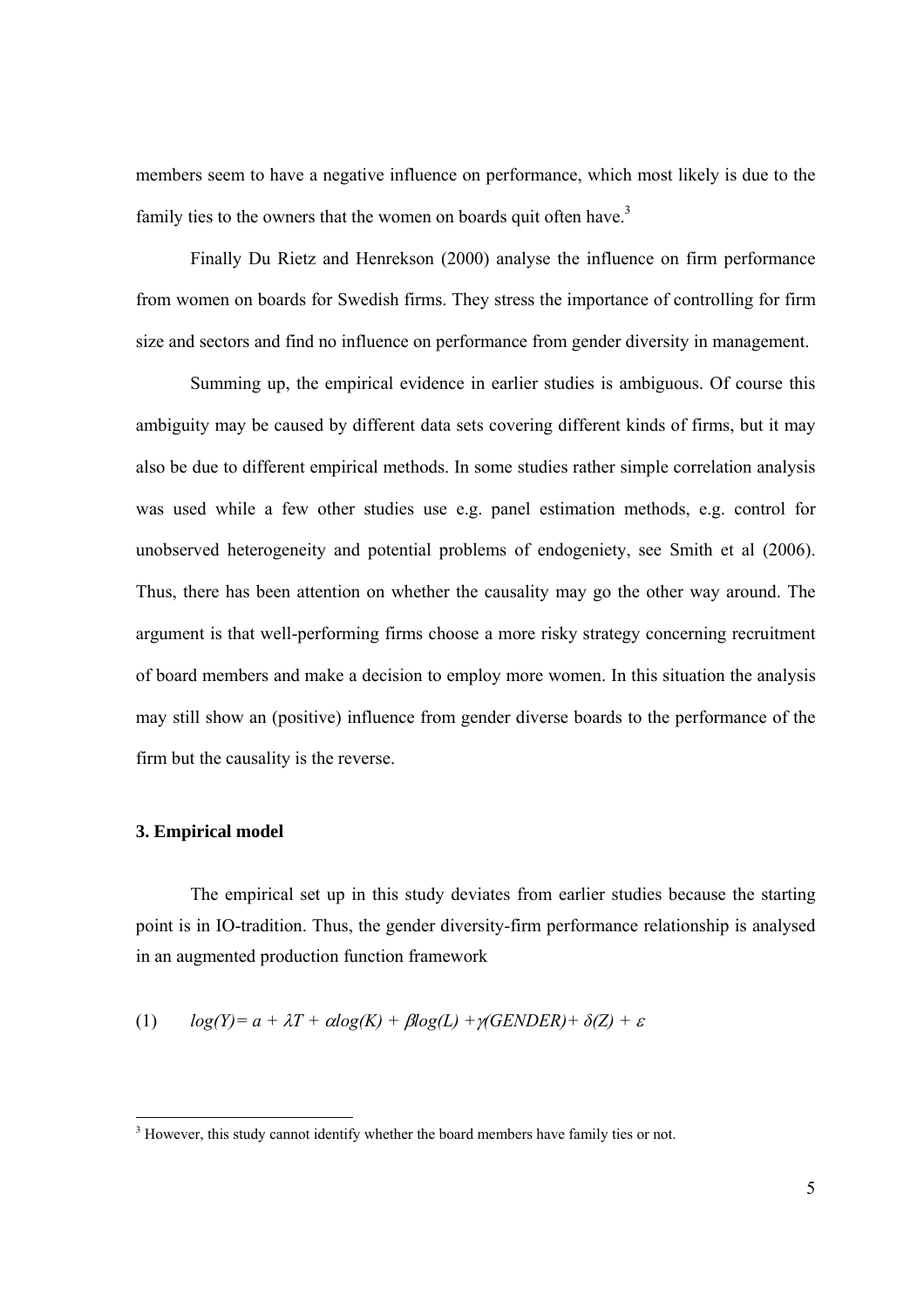where *Y* is gross value added, *L* is the number of employees and K is the capital input (total capital of the firm). GENDER is a measure for gender diversity among the CEOs. Z is a vector of control variables (industry dummies) and other variables characterizing the market, entry barriers and the general business environment, T is a vector of time dummies and finally  $\varepsilon$ , is the error term assumed to be NID. According to the discussion above  $\gamma$  is expected to be positive, i.e. more diverse boards affect gross value added positively. Note that GENDER – the proportion of female CEOs is included in various forms, see below, which means that we test for gender diversity among the Top CEOs, Top CEOs including vice directors and also the proportion of females in the board of directors for various types of board members.

Besides industry dummies the vector Z also includes standard measures for market power, i.e. the market concentration ratio and furthermore the minimum efficient (production) scale relative to the market size takes account of entry barriers to the market, the export share of the firm etc. Normally the first two variables are expected to affect firm performance positively, i.e. higher entry barriers to the market increases profits. But note that managers may become more lax when market power has existed too long and therefore the influence may be negative as well see e.g. Lipczinsky et al (2005). E.g. larger export share would normally result in better performance (benefits from large markets) and the same might be the case if firms are home market oriented with no competing import.

# **4. Data**

The information used in this analysis is a mixed employer-employee data set of the 5000 largest Danish firms observed during the period 1993-2003. Data was collected as an unbalanced panel with the restriction that each firm must appear for at least 5 years. Furthermore, noting that Denmark is a relatively small country with many small and medium sized firms the data set used in the empirical analysis includes firms with more than 50 employees. The starting point in the data generating process is account information for each firm coming from a private data collecting company, Experian A/S**.** Based on the Annual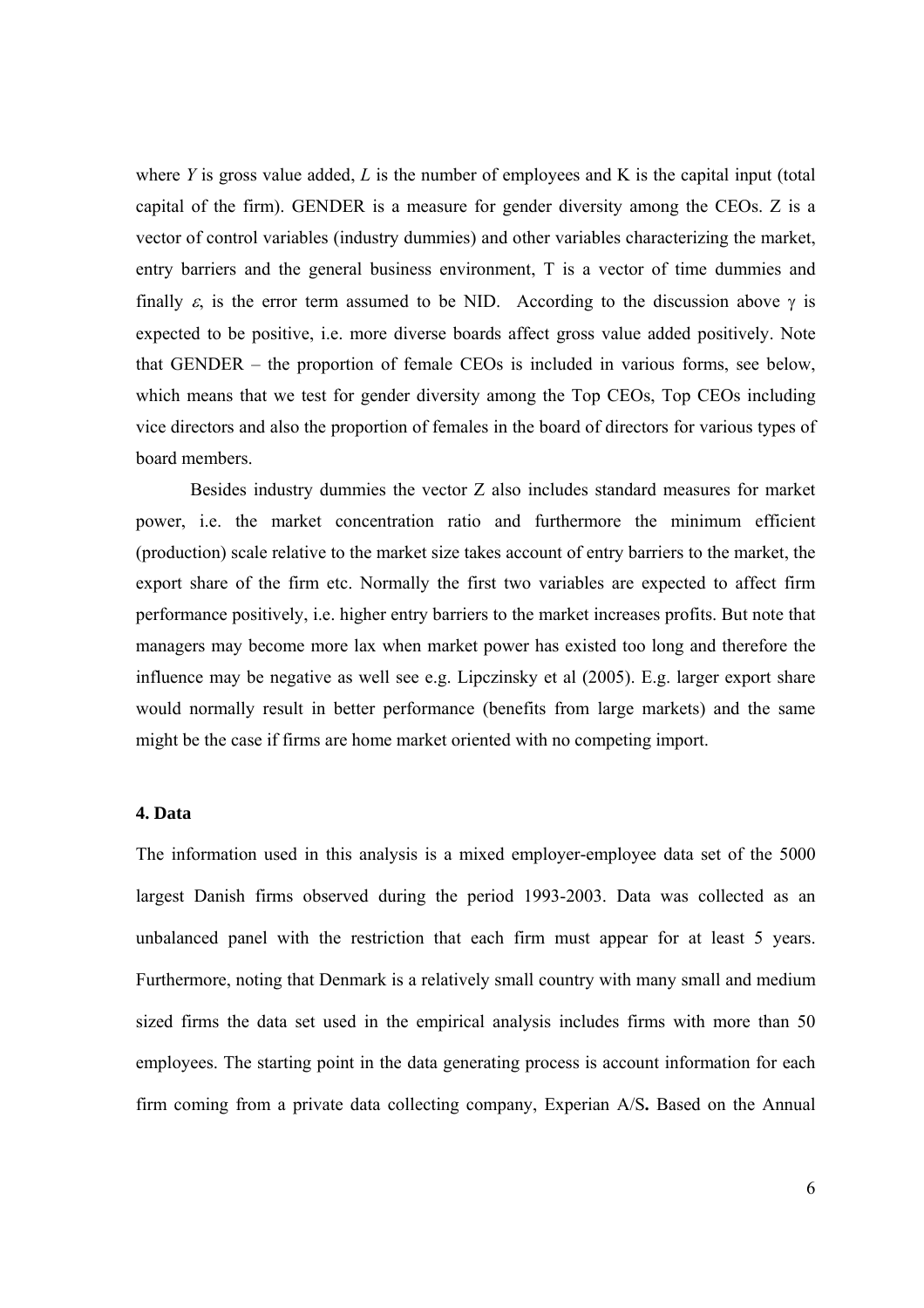Report for all Danish firms this data set includes various performance measures and economic information and characteristics of the board members, the number of employees and other firm demographic characteristics. Companies with 'abnormal values', which is mainly defined as either negative net capital or extreme ratios between firm's revenue and employment are excluded in order to isolate holding companies etc. Therefore the consolidated data set is slightly smaller. Note that the sample includes listed as well as nonlisted firms and nearly all listed companies, i.e. 200 firms per year, are included in the sample. Consequently the majority of the firms included are non-listed firms, and therefore the data set is more general and representative as compared to the samples used in many other studies of women in management.

Next, merging firm information with information from administrative registers, plentiful information on all employees within the firms can be added. Thus for each CEO the registers include e.g. salaries, occupation and a huge number of background characteristics like education, age, the number of children etc. Furthermore the same information has been taken in for their spouses, see below.

In accordance with the augmented production function approach we measure firm performance by gross value added, which is defined as net turnover minus input expenses (intermediary inputs). Consequently, our performance measure used in the analysis corresponds to firms' average mark up. The capital input is the total capital of the firm and the labour input is measured by the number of employees.

The management of private firms in Denmark is arranged as a two tier system. The stockholders choose the board of directors at the annual assembly. Except for family firms the board of directors typically consists of external board members (except for the staff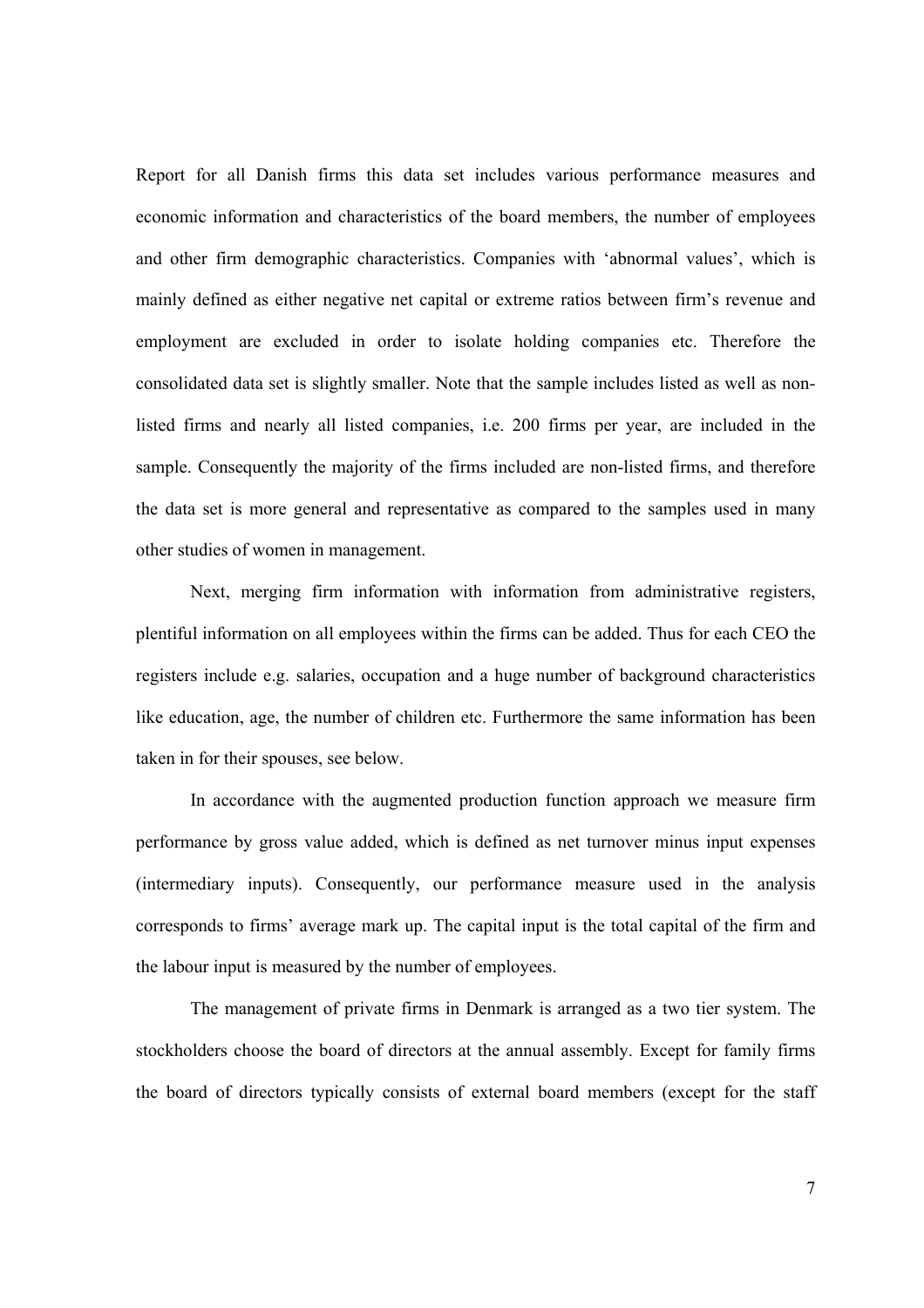elected members). Also, the chairman of the board is quite often an external member, i.e. the CEOs (managers) are not presidents of the company and managers at the same time.

Because the data set includes firms with more than 50 employees, a number of board members are selected among the staff in firms. We distinguish between staff and non staff members of the board of directors.

The data set includes information on boards of directors as well as the CEOs. In this study the concept of managers (CEOs) is different from earlier Danish Studies, where occupational codes were normally used to identify the top CEOs. In line with a number of US studies, see e.g. Bell (2005) we use the annual salary to identify the managers. Thus persons getting the highest salaries are assumed to be the persons who are the top CEOs.

The most narrow definition of Top CEOs includes only the person with the highest wage, which is interpreted as the very top CEO of the firm (CEO1). However, many firms have a leadership by a group of CEOs. Therefore we also expand the definition of management to include vice-directors as defined by the top 5 in the wage distribution. Finally a very broad measure of CEOs is introduced in the analysis, namely the group of employees within the top 15 percent of the wage distribution. Of course this definition may include heads of special departments and specialists.

Naturally gross value added is affected by market conditions. Thus entry barriers to the market is approximated by the Minimum efficient scale (MES), which is calculated from the total sample of Danish firms i.e. 20-25000 firms and measured as the first quartile firms' turnover within each industry (measured at the 4-digit level) relative to industry turnover.

Furthermore we control for the influence of market size by including dummy variables for high/low export/turnover rate, which indicates whether the firm has access to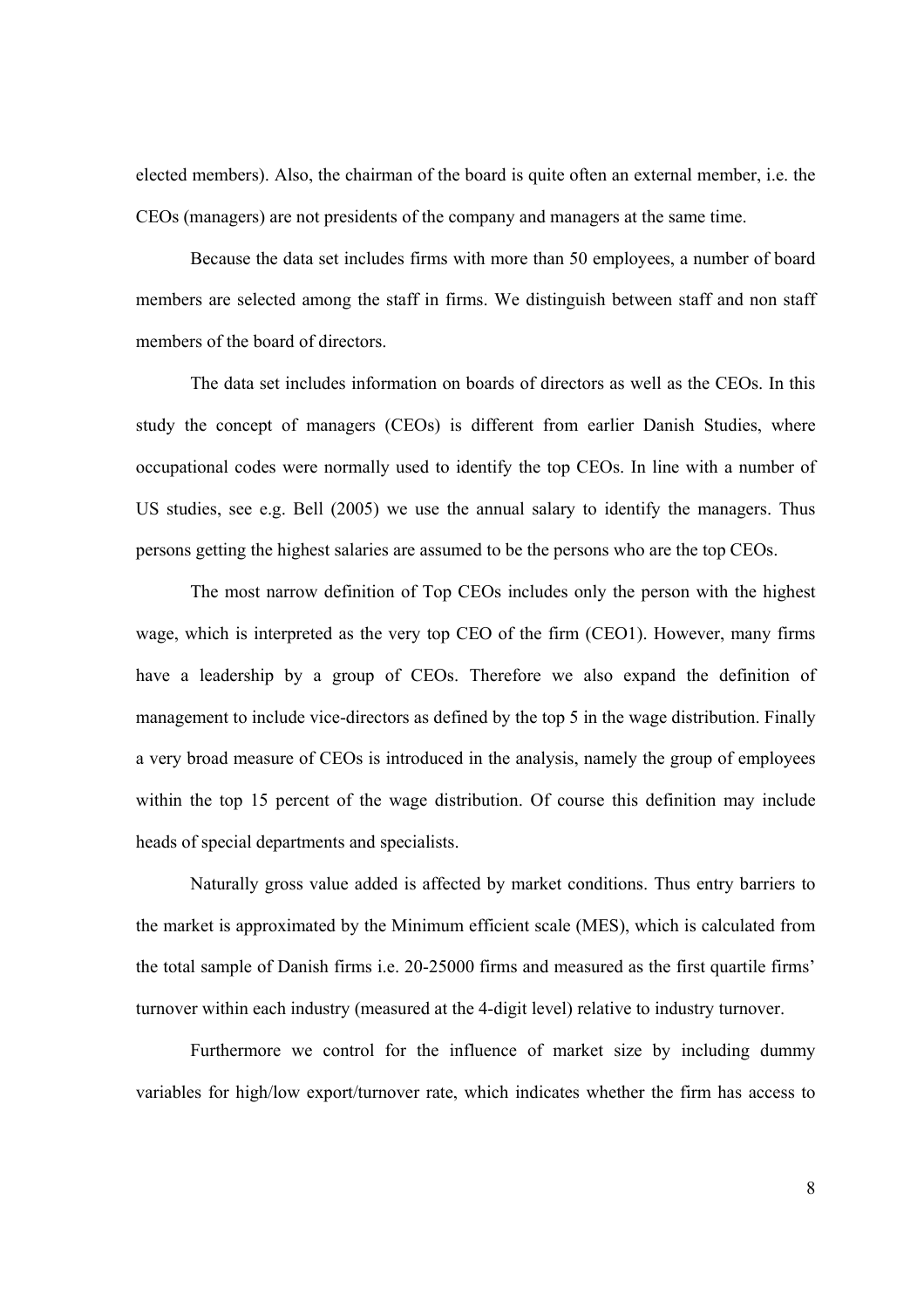larger markets or not. Table 1 shows summary statistics for all the variables included in the

data set

|                                          | Mean   | <b>Std Dev</b> | <b>Minimum</b> | <b>Maximum</b> |
|------------------------------------------|--------|----------------|----------------|----------------|
| <b>Female Proportion:</b>                |        |                |                |                |
| Top CEOs (top 1 pay rank)                | 0.1939 | 0.1379         |                |                |
| CEOs and vice directors (top 5 pay rank) | 0.0639 | 0.1351         |                |                |
| CEOs, Vice directors and top specialist  | 0.1116 | 0.1164         |                | 0.8065         |
| $(top 15\%$ pay rank)                    |        |                |                |                |
| Board of directors                       | 0.1062 | 0.1467         |                | 0.7142         |

*Table 1. Summary Statistics, 2003.* 

| Top CEOs (top 1 pay rank)                       | 0.1939 | 0.1379 | 0        |          |
|-------------------------------------------------|--------|--------|----------|----------|
| CEOs and vice directors (top 5 pay rank)        | 0.0639 | 0.1351 | $_{0}$   |          |
| CEOs, Vice directors and top specialist         | 0.1116 | 0.1164 | $\theta$ | 0.8065   |
| $(top 15\%$ pay rank)                           |        |        |          |          |
| Board of directors                              | 0.1062 | 0.1467 | $\Omega$ | 0.7142   |
| Board of directors, non staff                   | 0.0765 | 0.1437 | $\Omega$ | 0.6667   |
| Board of directors, staff only                  | 0.2145 | 0.2850 | 0        |          |
| The share of spouses to male CEOs and vice-     |        |        |          |          |
| directors having a                              |        |        |          |          |
| Medium long academic education (MVU)            | 0.2637 | 0.2306 | 0        |          |
| Long academic education (LVU)                   | 0.0945 | 0.1664 | $\Omega$ |          |
| Other firm specific variables                   |        |        |          |          |
| Gross value added (DKK Mio)                     | 168.2  | 468.3  | $-86.3$  | 9943.4   |
| Gross capital                                   | 1152.3 | 7487.1 | 9.0      | 194534.1 |
| Number of employees                             | 316.8  | 871.6  | 50       | 20707    |
| Low export $0/1$ (less than $10\%$ of turnover) | 0.2110 | 0.4081 | $\Omega$ |          |
| High export $0/1$ (more than 50% of turnover)   | 0.2671 | 0.4421 | $\Omega$ |          |
| Average age of male CEOs and vice directors     | 46.6   | 5.0023 | 25       | 63,6     |
| Dummy for listed companies                      | 0.05   | 0.2356 | $\theta$ |          |
| Sector dummy-variables, (Manufacturing=0)       |        |        |          |          |
| Building and construction                       | 0.0589 | 0.2356 | $\Omega$ |          |
| Trade, hotel and restaurants                    | 0.3049 | 0.4605 |          |          |
| Transportation, telecommunication etc.          | 0.0488 | 0.2156 | $\theta$ |          |
| Finance                                         | 0.1776 | 0.3823 | $\theta$ |          |

# **5. Results**

In order to address the question of whether a higher proportion of women in management affects firm performance, a number of models have been tested. The first column presents the key results from simple OLS regression analysis using the pooled data set from 1996-2003 where each row represents separate analysis of the augmented production function discussed in section 2. The results suggest that a higher proportion of female Top CEOs has a positive influence on firm performance and the same is the case when the CEOs are defined more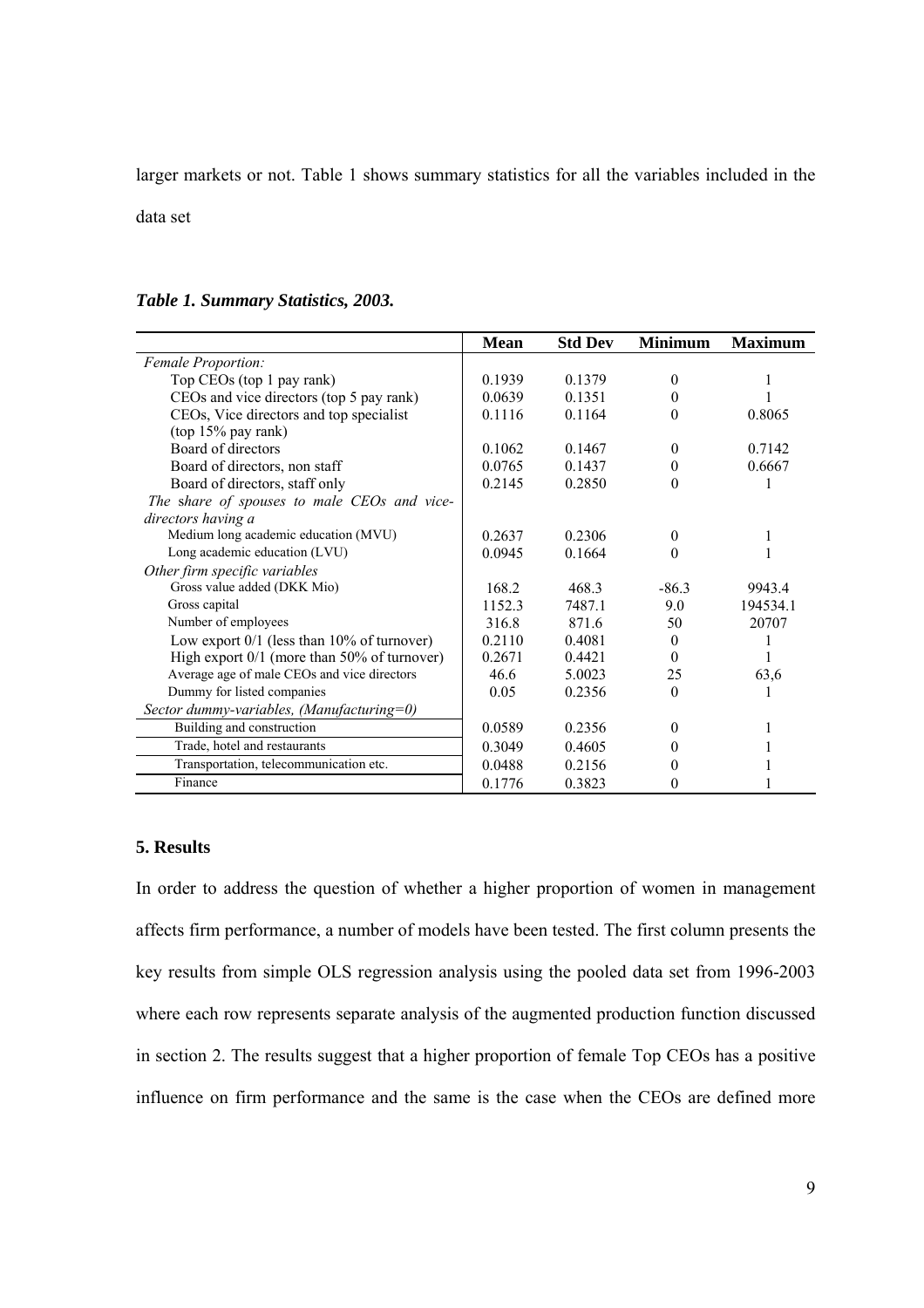broadly. Moreover, the size of the estimated parameters increase when extending the management group to include Top 5 CEOs and Top 15% pay rank persons in the firm.

*women in management and estimation techniques, 1996-20031).*  Dependent variable: Gross value added

*Table 2. Regression analysis of equation (1) using various specifications of the proportion of* 

|                                | Pooled OLS | $OLS-IV^2$ | <b>Fixed Effect</b> |
|--------------------------------|------------|------------|---------------------|
| Top CEOs                       | $0.1937*$  | $0.1448*$  | $0.0635***$         |
| 1993-2003, top 1               | (0.4335)   | (0.321)    | (0.3351)            |
| pay rank                       | 0.72       | 0.70       | 0.65                |
|                                | 10027      | 9488       | 10027               |
| Top CEOs                       | $0.3696*$  | $0.4604*$  | $-0.0039$           |
| and Vice-directors             | (0.0508)   | (0.696)    | (0.0530)            |
| 1993-2003, top 5               | 0.70       | 0.70       | 0.64                |
| pay rank                       | 10027      | 9502       | 10027               |
| Top CEOs, Vice-                | $0.6881*$  | 1.2068*    | $-0.0405$           |
| directors and head             | (0.0552)   | (0.1540)   | (0.7837)            |
| of departments                 | 0.71       | 0.70       | 0.64                |
| 1993-2003, top<br>15% pay rank | 10029      | 9545       | 10027               |

\* denotes that the estimated parameter is statistically different from 0 at the 1% level of significance, \*\* at the 5% level of significance, \*\*\* at the 10% level of significance.

1) Values in parentheses are standard errors of the estimated parameters. Overall  $R^2(Adj.)$  is reported in row 3, and row 4 includes the number of observations in each regression analysis.

2) 2-step procedure, where the proportion of female managers has been 'instrumented'. The instrument equation includes - inter alias - the average age of male CEOs, the share of spouses to male CEOs and vice-directors having an academic education, and the proportion of women in the board of directors.

The causality between the proportion of women in management and firm performance has attracted a massive discussion; see Smith et al (2006). Contrary to the basic hypothesis that a higher proportion of female managers affects the bottom line of the firm positively it has also been argued that firms doing well at the moment can afford to take the risk of hiring alternative (female) CEOs. Thus, the causality can be the reverse where only the most successful firms will tend to hire female managers. In order to take these problems into account we use an instrumental variable estimation technique where the proportion of women in management is estimated before doing the performance analysis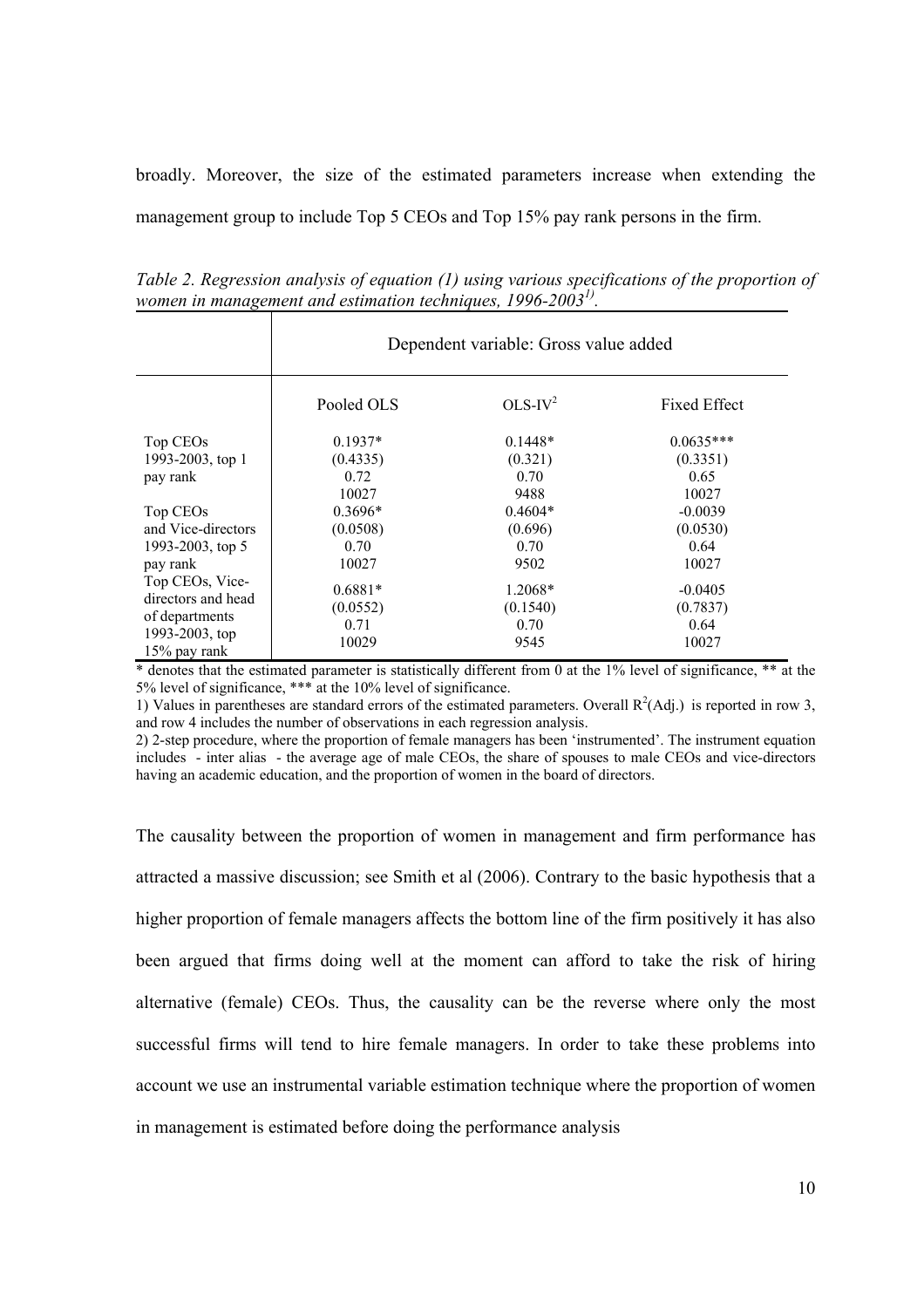$$
(2) \qquad GENDER_{it} = \alpha_1 X_{it} + \alpha_2 Z_{it} + v_{it}
$$

where  $X_{it}$  is a vector of firm characteristics, time- and sector dummy variables.  $X_{it}$  denotes the instruments which are assumed to have an influence on the proportion of women in management without having any influence on firm performance.  $v_{it}$  is the error component, supposed to be Nid $(0, \sigma_v^2)$ . Explaining the probability that the Top1 CEO is a women we use a Probit specification and in the Top5 CEO and Top15% equations (2) is estimated by applying a Tobit estimator thereby taking into account the upper and lower limits of the GENDER variable.

In order to find a valid instrument, several variables were tested. A potential instrument, which we assume is independent of firm performance is the average length of education of the spouses of the other CEOs in the firm, see Smith et al. (2006), who argue that male CEOs being married to well-educated spouses have a less traditional view on the competences of female CEOs. Therefore they may be more willing to hire women for positions as CEO as compared to other CEOs who are married to lower educated spouses. A similar measure is the share of the male CEOs' spouses having at least an education at the master level or holding a BA degree. In the final estimations of (2) the two latter instruments were used. Naturally, these instruments can only be used for explaining the proportion of female Top5 and Top15% managers. When estimating the proportion of female Top1 CEOs the share of women in the board of directors was used in combination with the share of women among white and blue collar workers as additional explanatory variable. Both variables affect the probability of having a female top CEO positively, i.e. women in the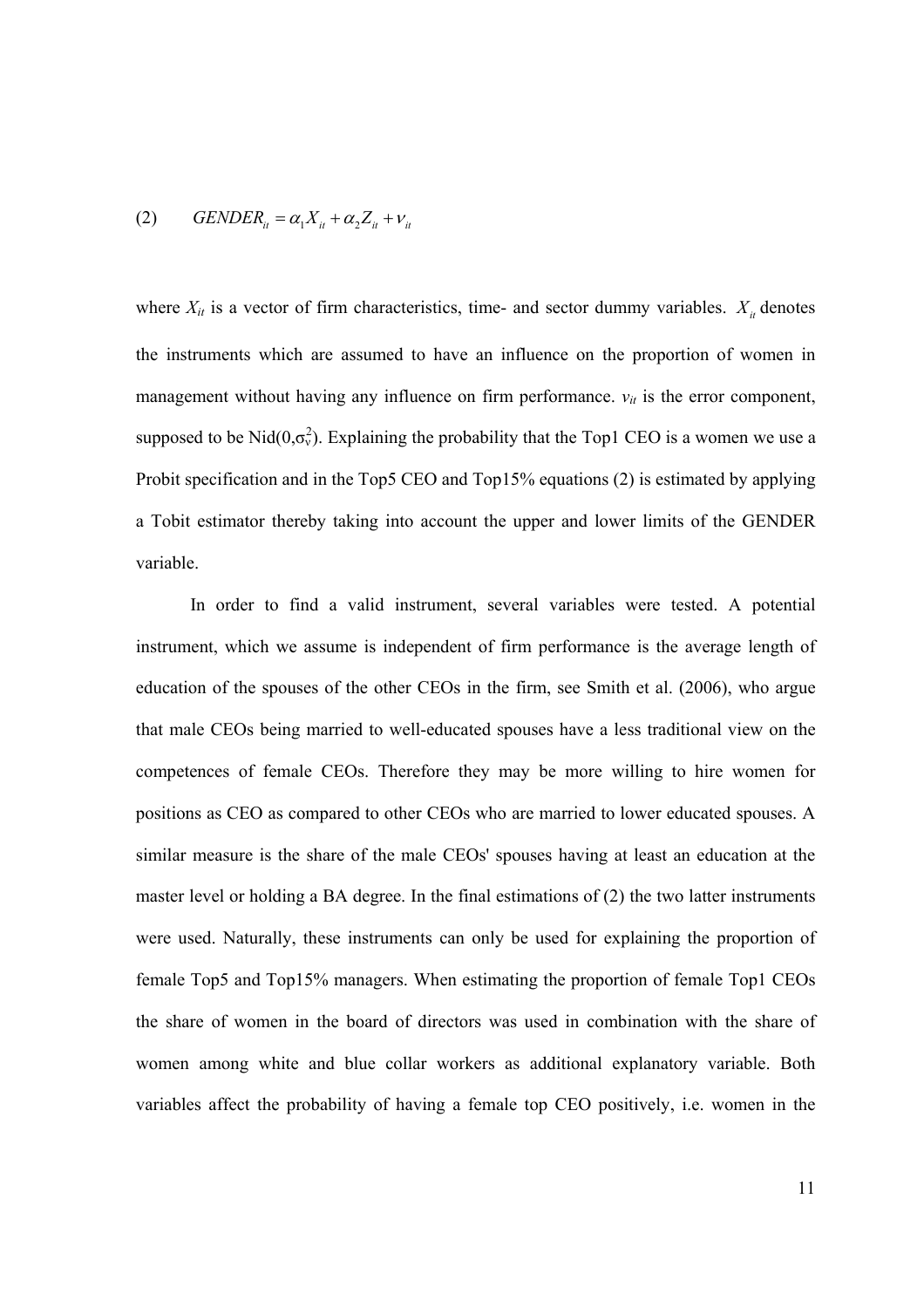board of directors may have preferences for or may just be more open for hiring a female manager. A high share of white and blue collar worker indicates that the working place may be female dominated, which may call for female managers.

We also include the average age of the male Top 5 CEOs (positive significant influence in the instrument equation) and control for firm size (negative significant influence). Finally a number of sector dummies have been included. In general the probability of having a female Top CEO is significantly higher within the service industries as compared to other sectors.

The results of the IV-estimations are shown in the second column. The parameters are positive and highly significant in all three equations and except for the Top15% CEO specification the parameters are fairly robust. $4$ 

As an alternative to the IV estimations column 3 shows the results from analyses where we use fixed effects estimation methods.<sup>5</sup> Except for the Top1 CEOs the coefficients become insignificant. In this case the influence from female Top CEOs becomes negative at exactly the 5% level of significance.

Summing up, the results seem to reject a hypothesis of reverse causality. But the results should be interpreted with care. The significantly positive coefficients in the pooled OLS estimations, but insignificant panel estimates in all the fixed effect estimations (except for one negative and positive case), may perhaps reflect that the firms with a large proportion

l

<sup>&</sup>lt;sup>4</sup> Comparing the instrument equations the degree of explanation is much lower when explaining CEO Top15% as compared to CEO Top5 or CEO Top1.

<sup>&</sup>lt;sup>5</sup> Tests were made between fixed *vs* random effects models but in all cases the random effects model specification was rejected. Furthermore experiments were also made by combining the FE and IV approach noting that each method to some extent controls for the same problems whereby this method is questionable. The estimated parameters stay insignificant for the CEO Top5 and CEO Top15%. However the estimated parameter in the CEO Top1 equation turns negative significant at exactly the 5% level of significance.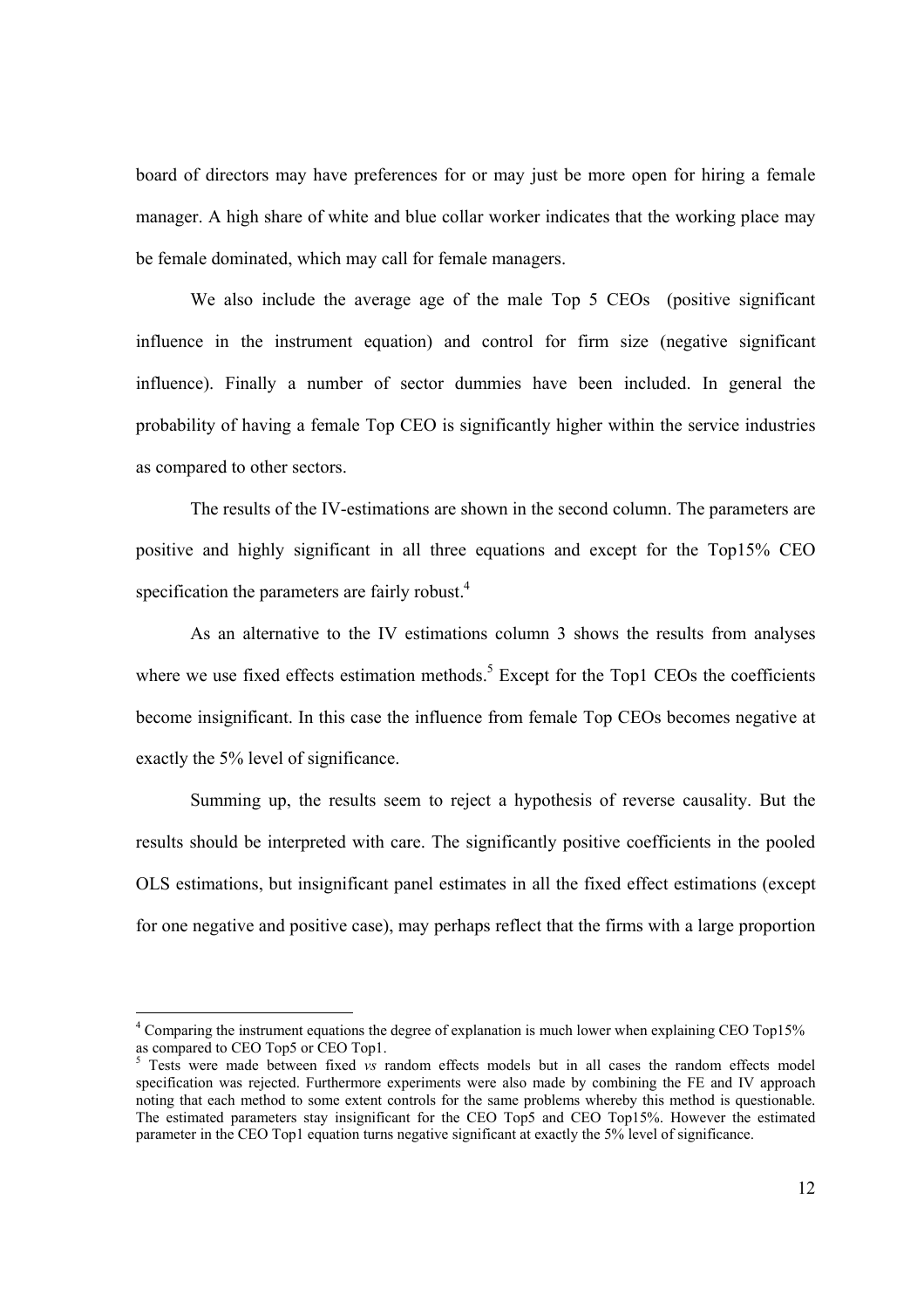of women are the firms being most progressive and ambitious.<sup>6</sup> If such firms characteristics are time constant, more women may be hired in top management at the same time. Thus a more ambitious recruitment policy may go together with other characteristics which is not observed (family friendly working environment, high degree of team spirit, good dialog between the employees at all levels etc.). That may at the same time explain firm performance.<sup>7</sup>

The female representation in the board of directors has recently attracted a huge attention. As mentioned above some countries have quotas for the proportion of women in the board, e.g. Norway, where the proportion of women in firms with more than 50 employees must be at least 40% according to law. Note that, up to this decision Böhren and Ström (2005) found a negative influence from the proportion of women among boards of directors and firm performance for listed non-financial firms in Norway, see the former section. Note that our sample also includes non-listed firms and the influence on firm performance from the female representation in the board of directors is shown in the first row in table 3. Contrary to e.g. Böhren and Ström (2005) we find that there is a positive influence from more women in the board. However this is only the case in the pooled OLS estimations. Using the firm fixed effect method the influence becomes non significant.<sup>8</sup>

Contrary to the majority of other studies we also have information on whether board members are staff members or not. Assume that women selected to be in the board of directors by their colleagues are selected because of qualifications. Next assume that more

l

<sup>&</sup>lt;sup>6</sup> One major problem in the FE estimations, which may cause insignificance, is lack of enough variation for the proportion of women in management over time. The IV estimation form does not suffer from this problem. 7 See Smith et al (2006) for a more detailed discussion.

<sup>&</sup>lt;sup>8</sup> Sandøy et al (2006) find no influence from female members of the board of directors on performance for 459 listed Scandinavian firms. However board members are not separated into staff and non-staff and furthermore listed companies are most likely non-representative for Scandinavian firms in general. This is also a potential problem in Böhren and Ström (2005).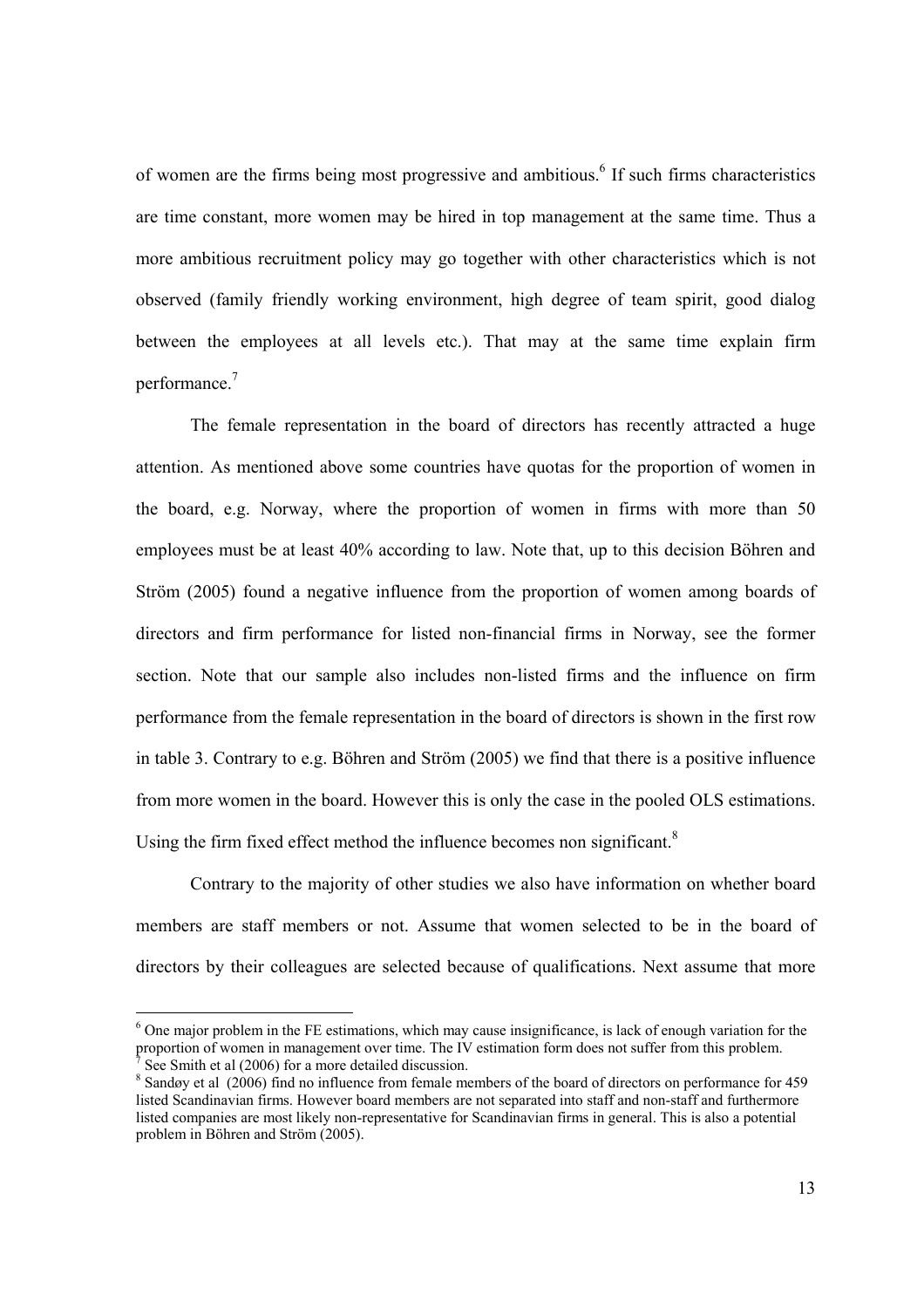diverse boards are beneficial to firm performance then a positive influence is expected contrary to the situation where ordinary members may be selected due to family ties to the owner. The pooled OLS estimations seem to support this view.<sup>9</sup>

|                                                                                    | Dependent variable: Gross value added                                          |                                                                             |  |
|------------------------------------------------------------------------------------|--------------------------------------------------------------------------------|-----------------------------------------------------------------------------|--|
|                                                                                    | Pooled OLS                                                                     | <b>Fixed Effect</b>                                                         |  |
| <b>Board of Directors</b><br>Non-staff Members of the<br><b>Board of Directors</b> | $0.1174*$<br>(0.0407)<br>0.70<br>9517<br>$-0.0700$<br>(0.0731)<br>0.71<br>4856 | $-0.0094$<br>(0.0406)<br>0.62<br>9517<br>0.0970<br>(0.0791)<br>0.63<br>4856 |  |
| Staff-members of the Board<br>of Directors                                         | $0.1374*$<br>(0.0302)<br>0.71<br>4856                                          | $-0.0069$<br>(0.0312)<br>0.63<br>4856                                       |  |

*Table 3. Regression analysis of using various specifications of the proportion of women in the board of Directors, 1996-20031).* 

\* denotes that the estimated parameter is statistically different from 0 at the 1% level of significance, \*\* at the 5% level of significance, \*\*\* at the 10% level of significance.

1) Values in parentheses are standard errors of the estimated parameters. Overall  $R^2(Adj.)$  is reported in row 3, and row 4 includes the number of observations in each regression analysis.

# **6. Conclusion**

In this paper we present new evidence on the influence on firm performance of gender diversity in management. Moreover using data for Danish companies it is tested whether a higher proportion of women in management has an influence on performance as measured by gross value added. According to the theory the influence of diverse boards on firm

 $9$  This result is in accordance with earlier evidence, see Smith et al (2006). Experiments were made by selecting firms with more than 250 and 500 employees because the larger firms may have boards independent of family ties. However the results were quite similar to the results shown in table 3.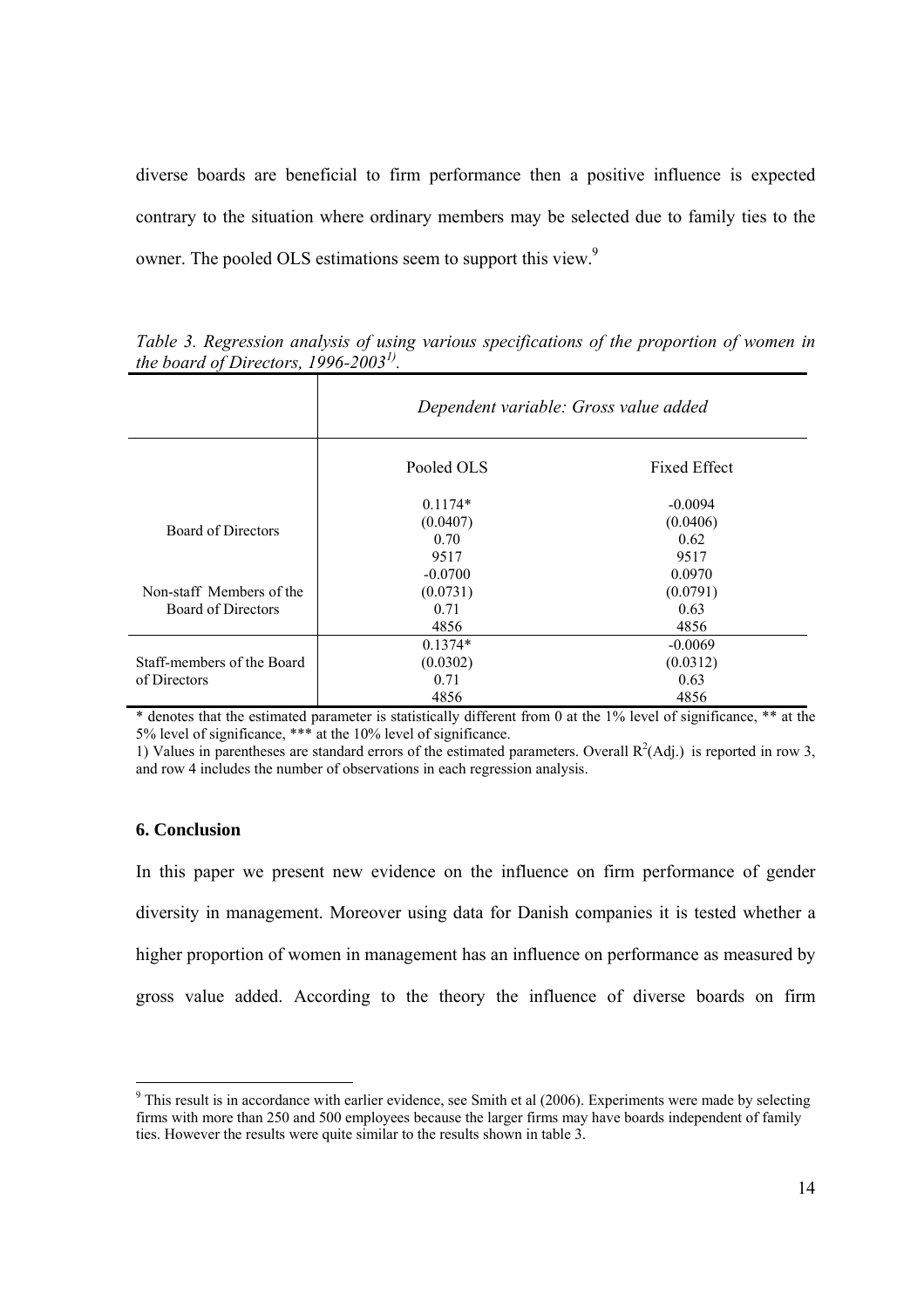performance can be positive as well as negative and consequently the existing empirical evidence is mixed.

Using a rich employer-employee data set which includes Danish firms with a least 50 employees over the period 1996-2003 we construct various measures of female representation in the top of the firm, i.e. Top CEO, Top 5 CEOs, Top 15% CEOs and the Board of Directors – based on the salaries. Basically our results depend on the estimation method that is used, i.e. the influence on performance is highly significant and positive for all definitions of managers when using OLS and OLS-IV techniques, which is normally used in other studies. However allowing for firm fixed effects eliminates the significance except on two occasions giving both a negative and a positive parameter if the Top CEO of the firm is a woman.

Focusing on the influence of more women in the board of directors the OLS results suggest that female board members have a positive influence on performance. But this effect is driven by the staff members. Non-staff female members of the board do not seem to affect firm performance, maybe because family ties for this group in some cases are more important than qualifications. Extending the analysis by the use of firm fixed effect estimation methods eliminates the effects.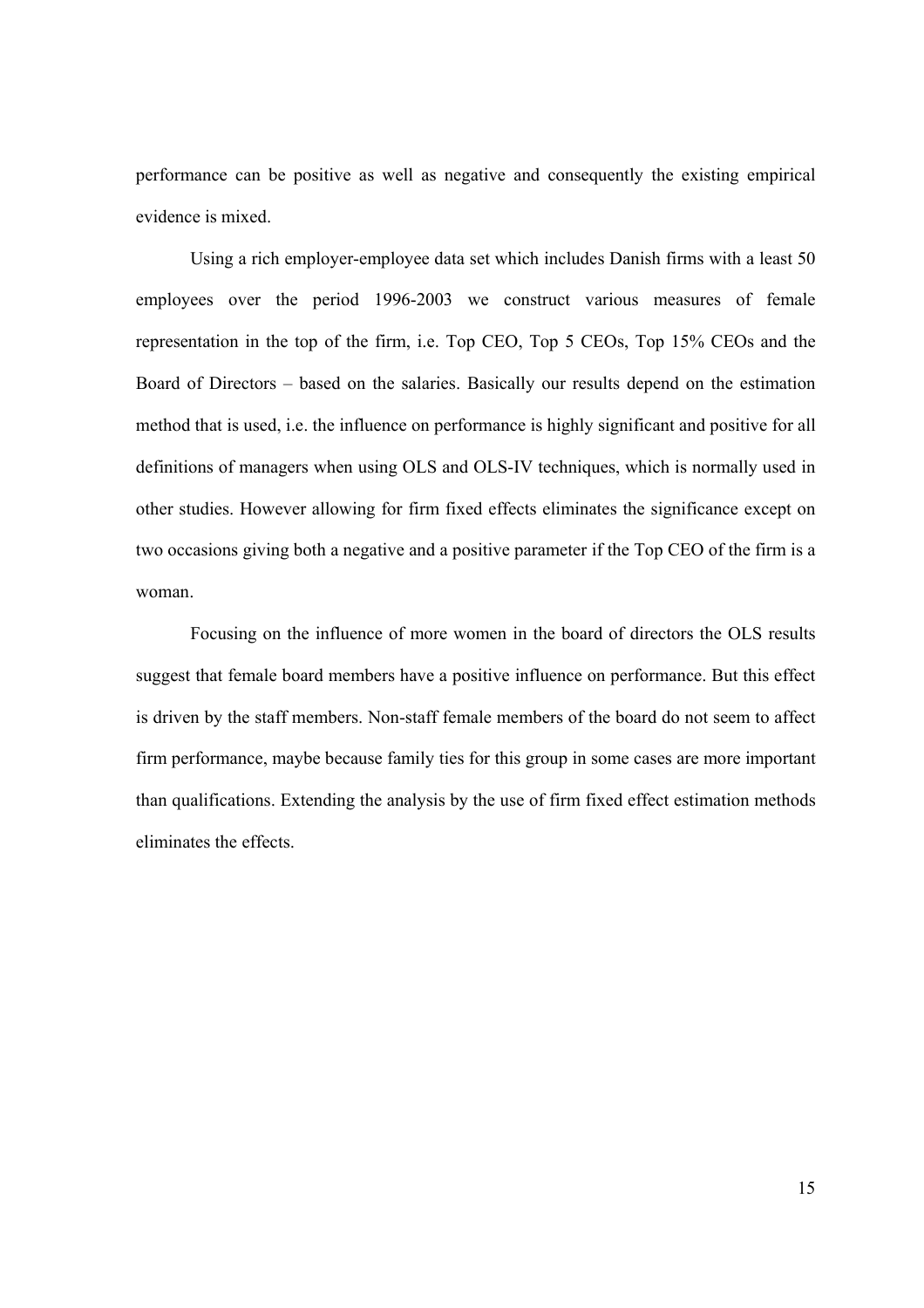#### **References**

Adler, R.D. (2001), Women in the Executive Suite Correlate to High Profits, Harvard Business Review.

Bantel, K.A. and S.E. Jackson (1989), Top Management and Innovations in Banking: Does the composition of the Top Team Make a Difference?, Strategic Management Journal, vol. 10, (Special Issue), 107-124.

Bell, L. A. (2006), Women-Led Firms and the Gender Gap in Top Executive Jobs, IZA discussion paper 1689, IZA, Bonn.

Bennedsen, M., K. Nielsen and D. Wolfenzon (2004): "The Family behind the Family Firm: Evidence from CEO Transitions", Working Paper 2004-003, Department of Economics, Copenhagen Business School.

Bennedsen, M., K. Nielsen, F Pérez-González and D. Wolfenzon (2005): Inside the Family Firm: The Role of Families in Succession Decisions and Performance, Discussion Paper 2005-14, Centre for Economic and Business Research, Copenhagen Business School.

Böhren, Ö and R. Ö. Ström (2005), Aligned, informed, and decesive: Characteristics of value-creating boards, Working Paper, Norwegian School of Management BI, September 2005, Oslo.

Bound, J., Jaeger D.A., and R. Baker (1995), Problems with instrumental variables estimation when the correlation between the instruments and the endogenous explanatory variable is weak. Journal of American Statistical Association vol. 90 (430), 443-450.

Burke R. J. and C. A. McKeen (1996), Do Women at the Top Make a Difference? Gender Proportions and Experiences of Managerial and Professional Women, Human Relations, vol. 49 (8), 1093-1104.

Carter, D.A., B.J. Simkins and W.G. Simpson (2003), Corporate Governance, Board Diversity, and Firm Value, The Financial Review, vol 38, 33-53.

Catalyst (2003), Women in US Corporate Leadership: 2003', www.catalystwomen.org

Catalyst (2004), The Bottom Line: Connecting Corporate Performance and Gender Diversity, www.catalystwomen.org

Du Rietz, A and M. Henrekson (2000), Testing the Female Underperformance Hypothesis, Small Business Economics, vol 14(1), 1-10.

Ely, R. (1990), The Role of Men in relationships among professional women, Academy of Management Best Paper Proceedings, 1990, 364-368.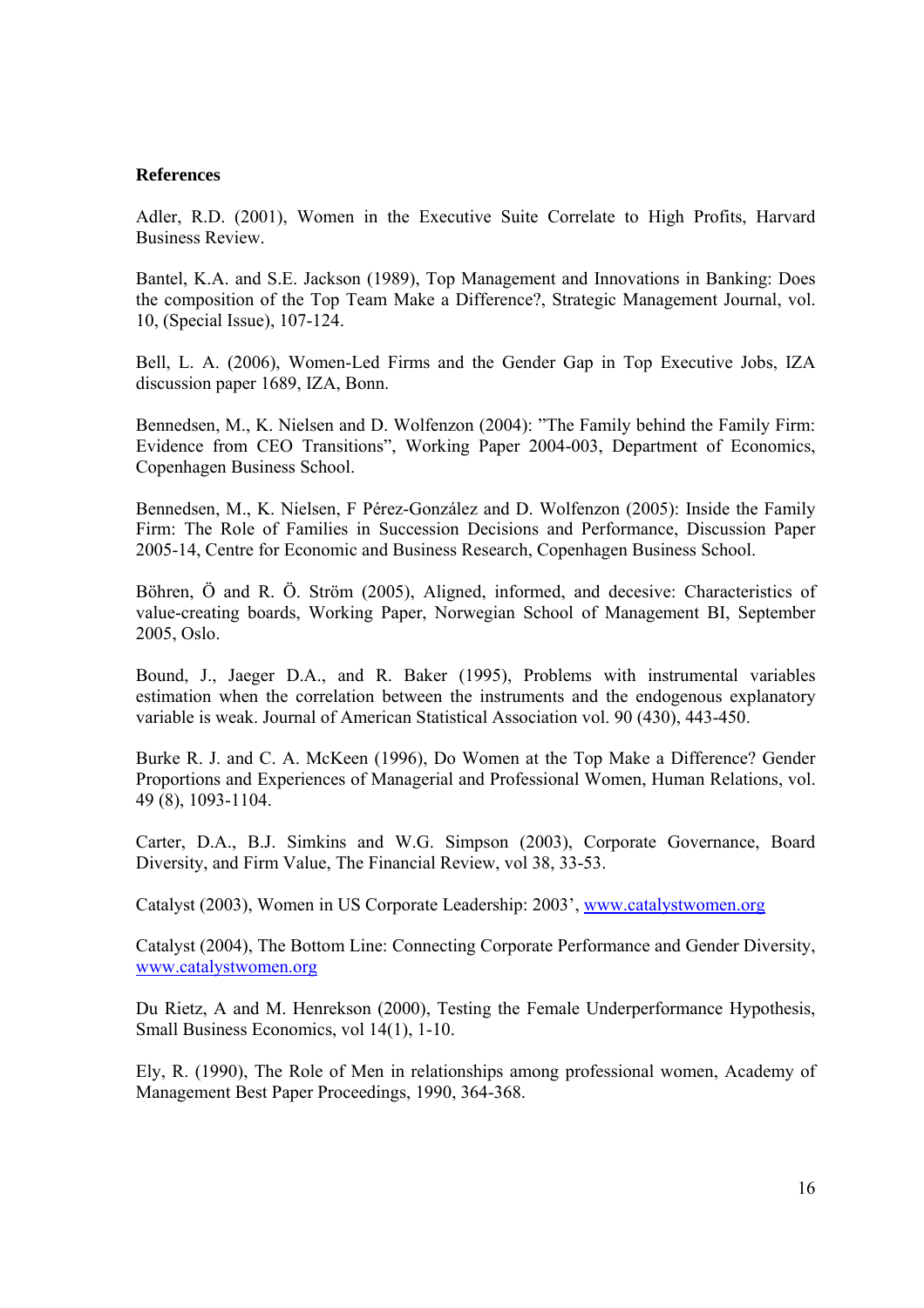Hambrick, D.C., T.S. Cho and M.J. Chen (1996), The influence of top management team heterogeneity on firms' competitive moves, Administrative Science Quarterly, vol. 41, 659-684.

Henrekson, M. (2004), How to improve equal opportunities in the Swedish business sector (in Swedish), SNS forlag, Stockholm.

Hoel, M. (2004, 2005), Women on boards and in top executive jobs in the Norwegian business sector. A description of the largest corporations 2004 (in Norwegian), CCD/Ledelse Likestilling Mangfold, Oslo.

Kochan, T., K. Bezrukova, R. Ely, S. Jackson, A. Joshi, K. Jehn, J. Leonard, D. Levine and D. Thomas (2003), The Effects of Diversity on Business Performance: Report of the Diversity Network, Human Resource Management, vol 42 (1), 3-21.

Likestillingssenteret (2001), Equal opportunities barometer (in Norwegian) 2001, Oslo.

Lipczinsky, J, Wilson J, and Goddard, J. (2005): Industrial Organization, Prentice Hall, 2005

Murray, A.I. (1989), Top Management Group Performance and Firm Performance, Strategic Management Journal, Vol 10 (Special Issue, Summer 1989), 125-141.

Randøy, T. (2006): *A Nordic perspective on corporate board diversity*, Norden. Agder 2006.

Rose, C. (2004), The composition of boards and financial performance in Danish listed firms – are the recommendations from the Nørby Report beneficial for the shareholders? (in Danish) WP 2004-2, Institut for Finansiering, Handelshøjskolen i København.

Shrader, C.B., V.B. Blackburn and P. Iles (1997), Women in Management and firm financial performance: an explorative study, Journal of Managerial Issues, fall 1997, vol. 9 (3), 355- 372.

Singh, V. and S. Vinnicombe (2004), Why so few women directors in top UK boardrooms? Evidence and theoretical explanations, Corporate Governance – An International Review, vol. 12 (4), 479-488.

Smith, N., V. Smith & M. Verner (2006): Do Women in Top Management Affect Firm Performance? A Panel Study of 2500 Danish Firms. *International Journal of Productivity and Performance Management* 55(7), pp. 569-593.

Swinney et al (2006), Differences in Reported Firm Performance by Gender: Does Industry matter?, *Journal of Developmental Entrepeneurship.* Vol 11. No. 2 pp. 99-115.

TIAA-CREF (2004), Policy Statement on Corporate Governance: http://www.tiaacref.org/pubs/html/governance\_policy/board\_directors.html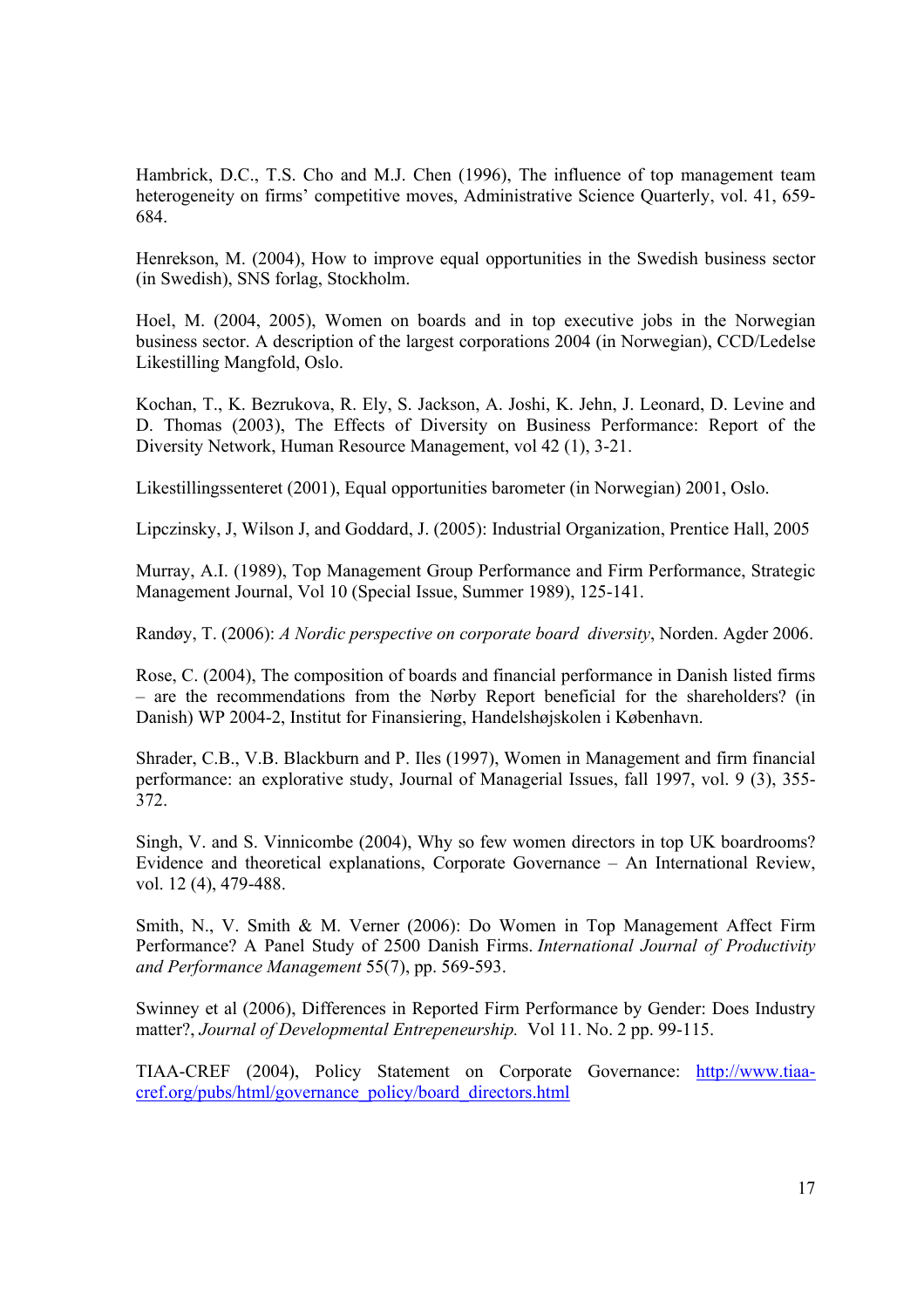Department of Economics:

Skriftserie/Working Paper:

- WP 03-1 Søren Harck: Er der nu en strukturelt bestemt langsigts-ledighed i SMEC?: Phillipskurven i SMEC 99 vis-à-vis SMEC 94. ISSN 1397-4831.
- WP 03-2 Beatrice Schindler Rangvid: Evaluating Private School Quality in Denmark. ISSN 1397-4831.
- WP 03-3 Tor Eriksson: Managerial Pay and Executive Turnover in the Czech and Slovak Republics. ISSN 1397-4831.
- WP 03-4 Michael Svarer and Mette Verner: Do Children Stabilize Marriages? ISSN 1397-4831.
- WP 03-5 Christian Bjørnskov and Gert Tinggaard Svendsen: Measuring social capital – Is there a single underlying explanation? ISSN 1397-4831.
- WP 03-6 Vibeke Jakobsen and Nina Smith: The educational attainment of the children of the Danish 'guest worker' immigrants. ISSN 1397-4831.
- WP 03-7 Anders Poulsen: The Survival and Welfare Implications of Altruism When Preferences are Endogenous. ISSN 1397-4831.
- WP 03-8 Helena Skyt Nielsen and Mette Verner: Why are Well-educated Women not Full-timers? ISSN 1397-4831.
- WP 03-9 Anders Poulsen: On Efficiency, Tie-Breaking Rules and Role Assignment Procedures in Evolutionary Bargaining. ISSN 1397- 4831.
- WP 03-10 Anders Poulsen and Gert Tinggaard Svendsen: Rise and Decline of Social Capital – Excess Co-operation in the One-Shot Prisoner's Dilemma Game. ISSN 1397-4831.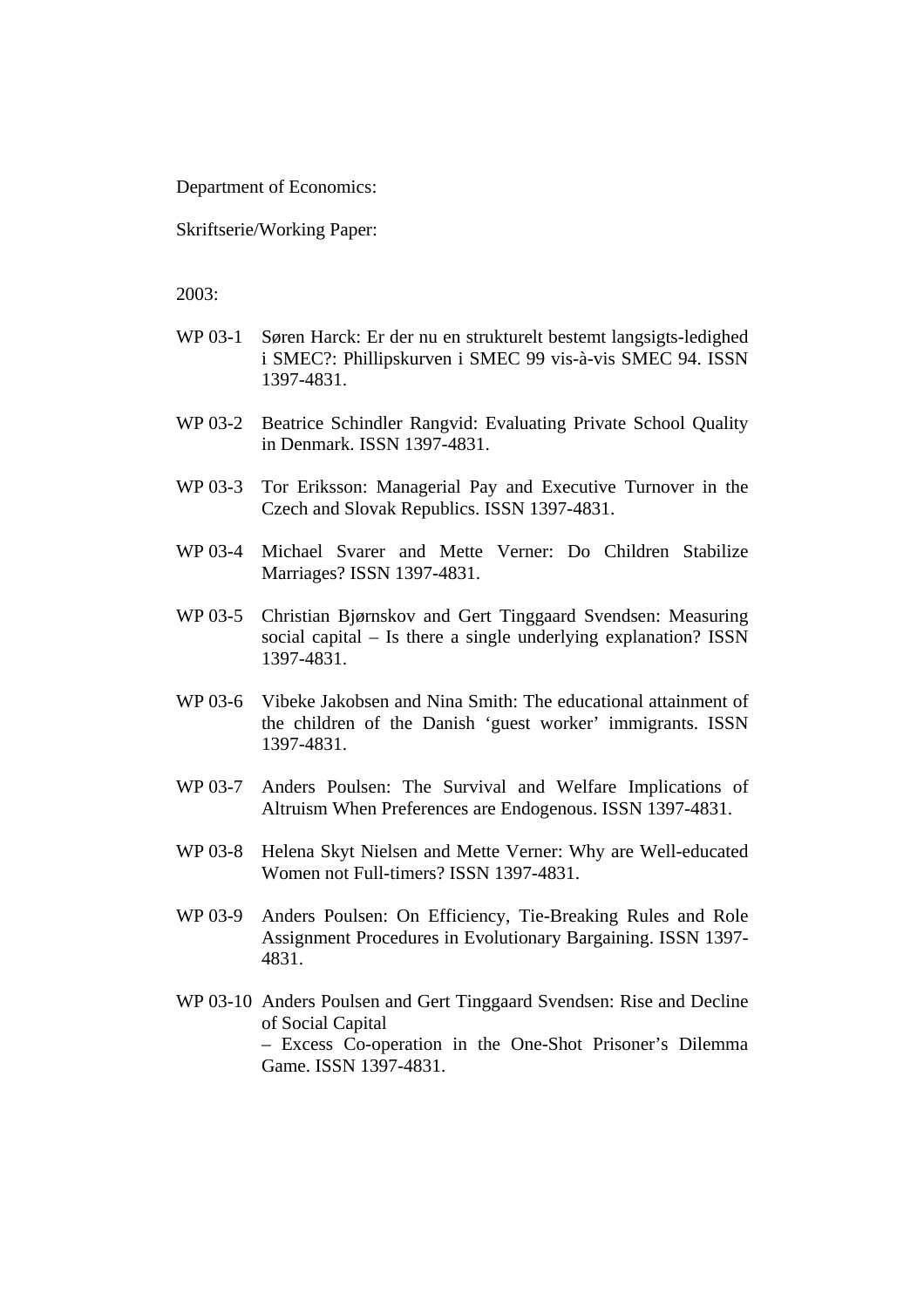- WP 03-11 Nabanita Datta Gupta and Amaresh Dubey: Poverty and Fertility: An Instrumental Variables Analysis on Indian Micro Data. ISSN 1397-4831.
- WP 03-12 Tor Eriksson: The Managerial Power Impact on Compensation Some Further Evidence. ISSN 1397-4831.
- WP 03-13 Christian Bjørnskov: Corruption and Social Capital. ISSN 1397- 4831.
- WP 03-14 Debashish Bhattacherjee: The Effects of Group Incentives in an Indian Firm – Evidence from Payroll Data. ISSN 1397-4831.
- WP 03-15 Tor Eriksson och Peter Jensen: Tidsbegränsade anställninger danska erfarenheter. ISSN 1397-4831.
- WP 03-16 Tom Coupé, Valérie Smeets and Frédéric Warzynski: Incentives, Sorting and Productivity along the Career: Evidence from a Sample of Top Economists. ISSN 1397-4831.
- WP 03-17 Jozef Koning, Patrick Van Cayseele and Frédéric Warzynski: The Effects of Privatization and Competitive Pressure on Firms' Price-Cost Margins: Micro Evidence from Emerging Economies. ISSN 1397-4831.
- WP 03-18 Urs Steiner Brandt and Gert Tinggaard Svendsen: The coalition of industrialists and environmentalists in the climate change issue. ISSN 1397-4831.
- WP 03-19 Jan Bentzen: An empirical analysis of gasoline price convergence for 20 OECD countries. ISSN 1397-4831.
- WP 03-20 Jan Bentzen and Valdemar Smith: Regional income convergence in the Scandinavian countries. ISSN 1397-4831.
- WP 03-21 Gert Tinggaard Svendsen: Social Capital, Corruption and Economic Growth: Eastern and Western Europe. ISSN 1397- 4831.
- WP 03-22 Jan Bentzen and Valdemar Smith: A Comparative Study of Wine Auction Prices: Mouton Rothschild Premier Cru Classé. ISSN 1397-4831.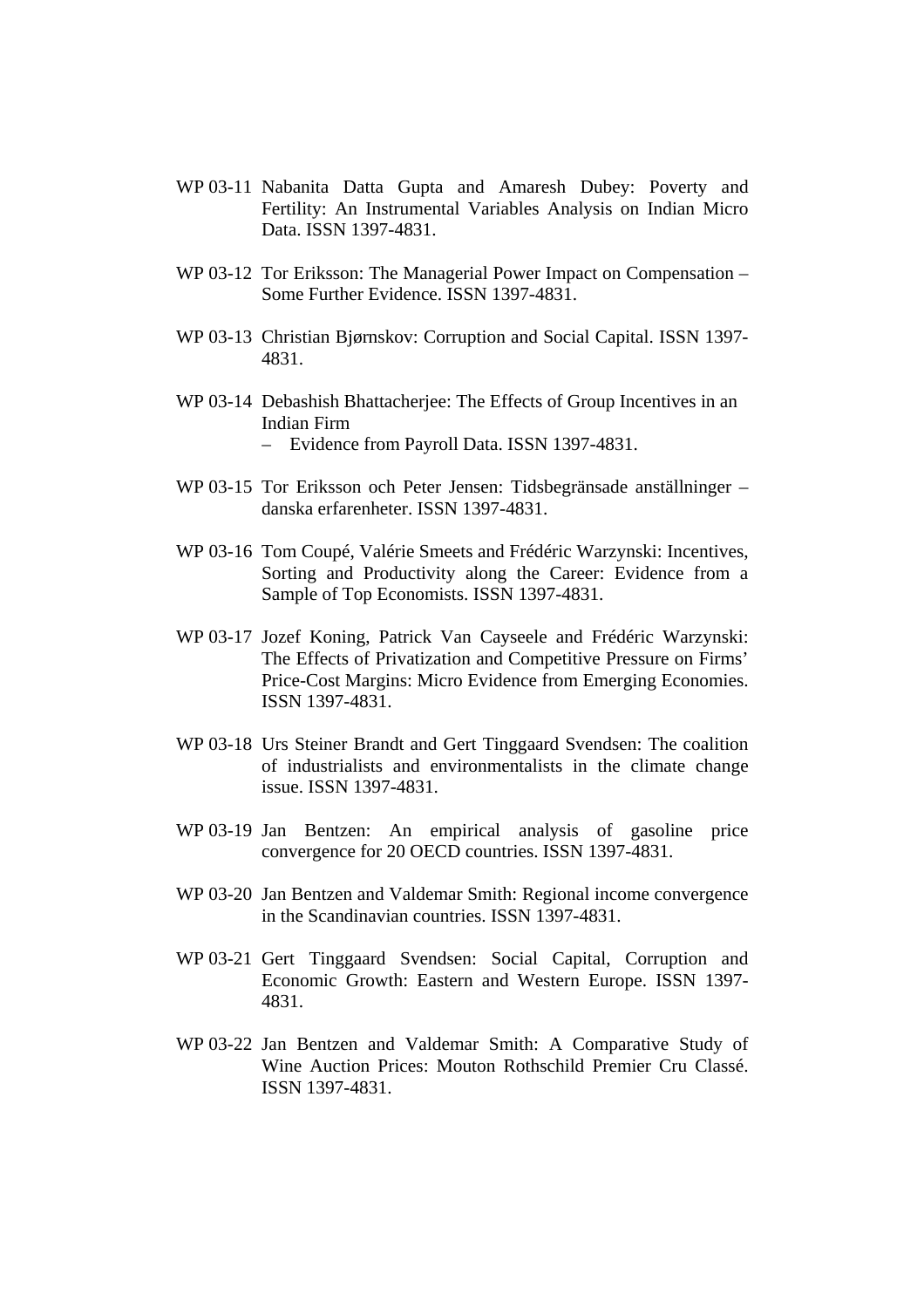- WP 03-23 Peter Guldager: Folkepensionisternes incitamenter til at arbejde. ISSN 1397-4831.
- WP 03-24 Valérie Smeets and Frédéric Warzynski: Job Creation, Job Destruction and Voting Behavior in Poland. ISSN 1397-4831.
- WP 03-25 Tom Coupé, Valérie Smeets and Frédéric Warzynski: Incentives in Economic Departments: Testing Tournaments? ISSN 1397- 4831.
- WP 03-26 Erik Strøjer Madsen, Valdemar Smith and Mogens Dilling-Hansen: Industrial clusters, firm location and productivity – Some empirical evidence for Danish firms. ISSN 1397-4831.
- WP 03-27 Aycan Çelikaksoy, Helena Skyt Nielsen and Mette Verner: Marriage Migration: Just another case of positive assortative matching? ISSN 1397-4831.

 $2004.$ 

- WP 04-1 Elina Pylkkänen and Nina Smith: Career Interruptions due to Parental Leave – A Comparative Study of Denmark and Sweden. ISSN 1397-4831.
- WP 04-2 Urs Steiner Brandt and Gert Tinggaard Svendsen: Switch Point and First-Mover Advantage: The Case of the Wind Turbine Industry. ISSN 1397-4831.
- WP 04-3 Tor Eriksson and Jaime Ortega: The Adoption of Job Rotation: Testing the Theories. ISSN 1397-4831.
- WP 04-4 Valérie Smeets: Are There Fast Tracks in Economic Departments? Evidence from a Sample of Top Economists. ISSN 1397-4831.
- WP 04-5 Karsten Bjerring Olsen, Rikke Ibsen and Niels Westergaard-Nielsen: Does Outsourcing Create Unemployment? The Case of the Danish Textile and Clothing Industry. ISSN 1397-4831.
- WP 04-6 Tor Eriksson and Johan Moritz Kuhn: Firm Spin-offs in Denmark 1981-2000 – Patterns of Entry and Exit. ISSN 1397- 4831.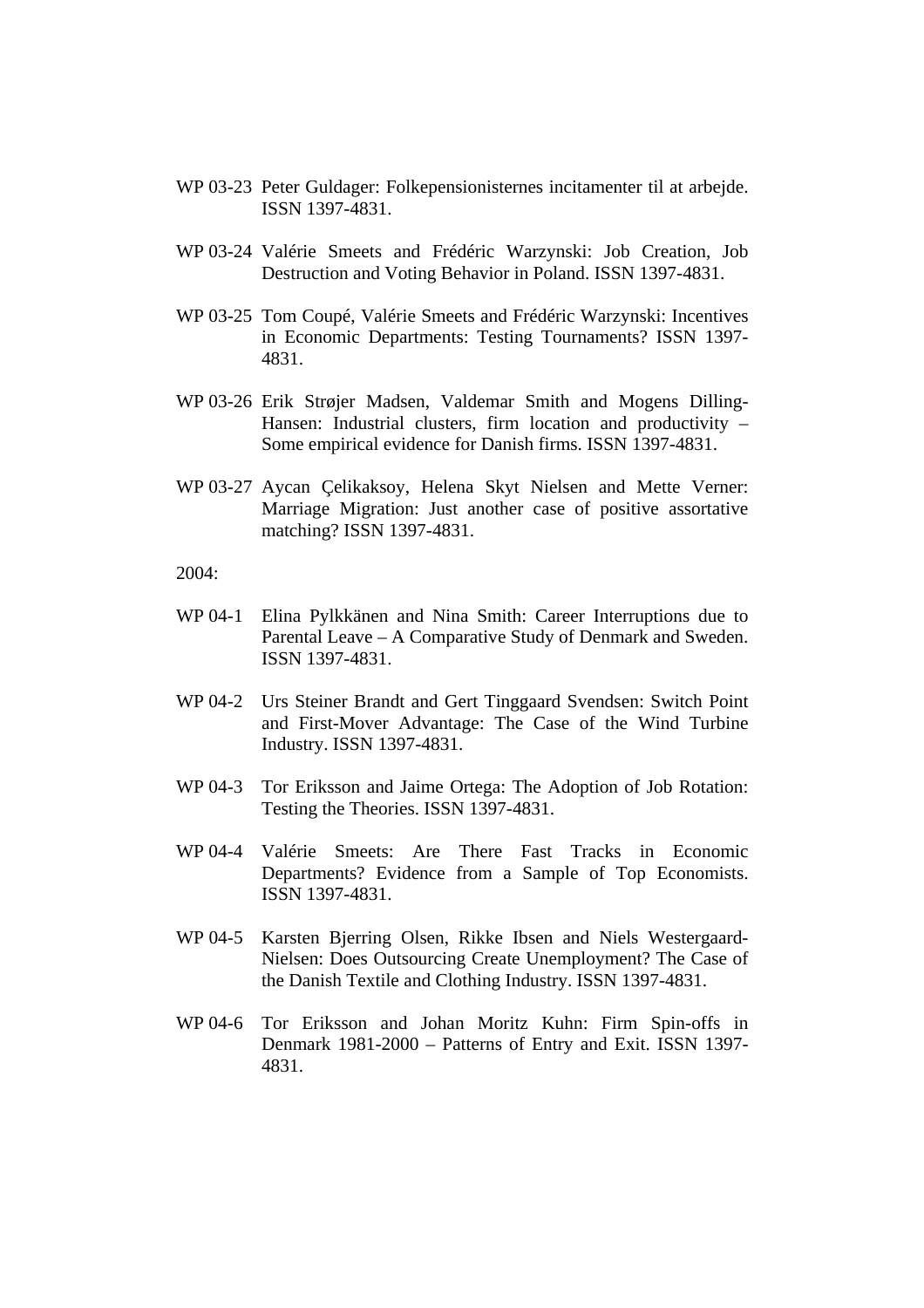- WP 04-7 Mona Larsen and Nabanita Datta Gupta: The Impact of Health on Individual Retirement Plans: a Panel Analysis comparing Self-reported versus Diagnostic Measures. ISSN 1397-4831.
- WP 04-8 Christian Bjørnskov: Inequality, Tolerance, and Growth. ISSN 1397-4831.
- WP 04-9 Christian Bjørnskov: Legal Quality, Inequality, and Tolerance. ISSN 1397-4831.
- WP 04-10 Karsten Bjerring Olsen: Economic Cooperation and Social Identity: Towards a Model of Economic Cross-Cultural Integration. ISSN 1397-4831.
- WP 04-11 Iben Bolvig: Within- and between-firm mobility in the low-wage labour market. ISSN 1397-4831.
- WP 04-12 Odile Poulsen and Gert Tinggaard Svendsen: Social Capital and Market Centralisation: A Two-Sector Model. ISSN 1397-4831.
- WP 04-13 Aditya Goenka and Odile Poulsen: Factor Intensity Reversal and Ergodic Chaos. ISSN 1397-4831.
- WP 04-14 Jan Bentzen and Valdemar Smith: Short-run and long-run relationships in the consumption of alcohol in the Scandinavian countries. ISBN 87-7882-010-3 (print); ISBN 87-7882-011-1 (online).
- WP 04-15 Jan Bentzen, Erik Strøjer Madsen, Valdemar Smith and Mogens Dilling-Hansen: Persistence in Corporate Performance? Empirical Evidence from Panel Unit Root Tests. ISBN 87-7882-012-X (print); ISBN 87-7882-013-8 (online).
- WP 04-16 Anders U. Poulsen and Jonathan H.W. Tan: Can Information Backfire? Experimental Evidence from the Ultimatum Game. ISBN 87-7882-014-6 (print); ISBN 87-7882-015-4 (online).
- WP 04-17 Werner Roeger and Frédéric Warzynski: A Joint Estimation of Price-Cost Margins and Sunk Capital: Theory and Evidence from the European Electricity Industry. ISBN 87-7882-016-2 (print); ISBN 87-7882-017-0 (online).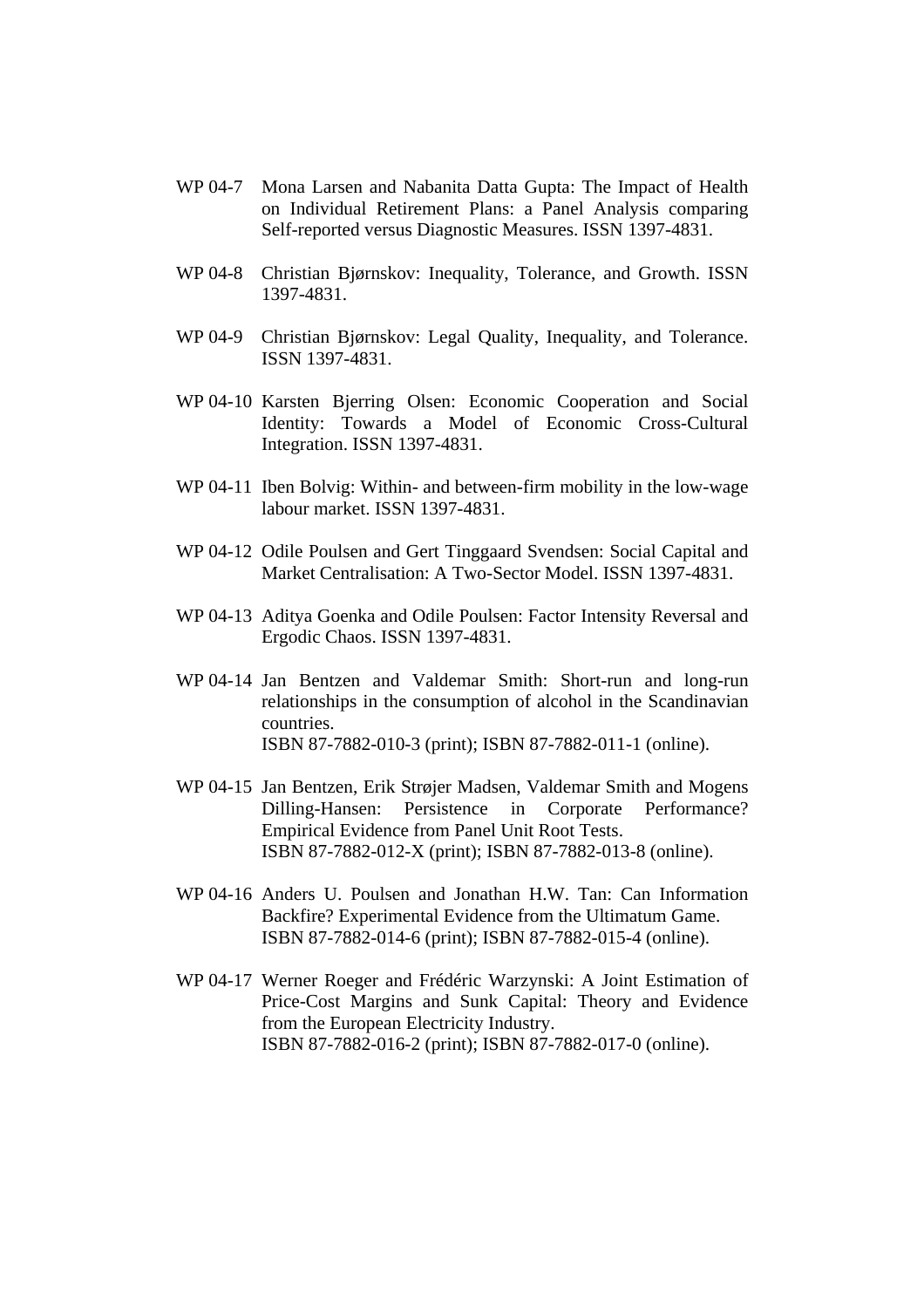- WP 04-18 Nabanita Datta Gupta and Tor Eriksson: New workplace practices and the gender wage gap. ISBN 87-7882-018-9 (print); ISBN 87-7882-019-7 (online).
- WP 04-19 Tor Eriksson and Axel Werwatz: The Prevalence of Internal Labour Markets – New Evidence from Panel Data. ISBN 87-7882-020-0 (print); ISBN 87-7882-021-9 (online).
- WP 04-20 Anna Piil Damm and Michael Rosholm: Employment Effects of Dispersal Policies on Refugee Immigrants: Empirical Evidence. ISBN 87-7882-022-7 (print); ISBN 87-7882-023-5 (online).

- WP 05-1 Anna Piil Damm and Michael Rosholm: Employment Effects of Dispersal Policies on Refugee Immigrants: Theory. ISBN 87-7882-024-3 (print); ISBN 87-7882-025-1 (online).
- WP 05-2 Anna Piil Damm: Immigrants' Location Preferences: Exploiting a Natural Experiment. ISBN 87-7882-036-7 (print); ISBN 87-7882-037-5 (online).
- WP 05-3 Anna Piil Damm: The Danish Dispersal Policy on Refugee Immigrants 1986-1998: A Natural Experiment? ISBN 87-7882-038-3 (print); ISBN 87-7882-039-1 (online).
- WP 05-4 Rikke Ibsen and Niels Westergaard-Nielsen: Job Creation and Destruction over the Business Cycles and the Impact on Individual Job Flows in Denmark 1980-2001. ISBN 87-7882-040-5 (print); ISBN 87-7882-041-3 (online).
- WP 05-5 Anna Maria Kossowska, Nina Smith, Valdemar Smith and Mette Verner: Til gavn for bundlinjen – Forbedrer kvinder i topledelse og bestyrelse danske virksomheders bundlinje? ISBN 87-7882-042-1 (print); ISBN 87-7882-043-X (online).
- WP 05-6 Odile Poulsen and Gert Tinggaard Svendsen: The Long and Winding Road: Social Capital and Commuting. ISBN 87-7882-044-8 (print); ISBN 87-7882-045-6 (online).
- WP 05-7 Odile Poulsen and Gert Tinggaard Svendsen: Love Thy Neighbor: Bonding versus Bridging Trust. ISBN 87-7882-062-6 (print); ISBN 87-7882-063-4 (online).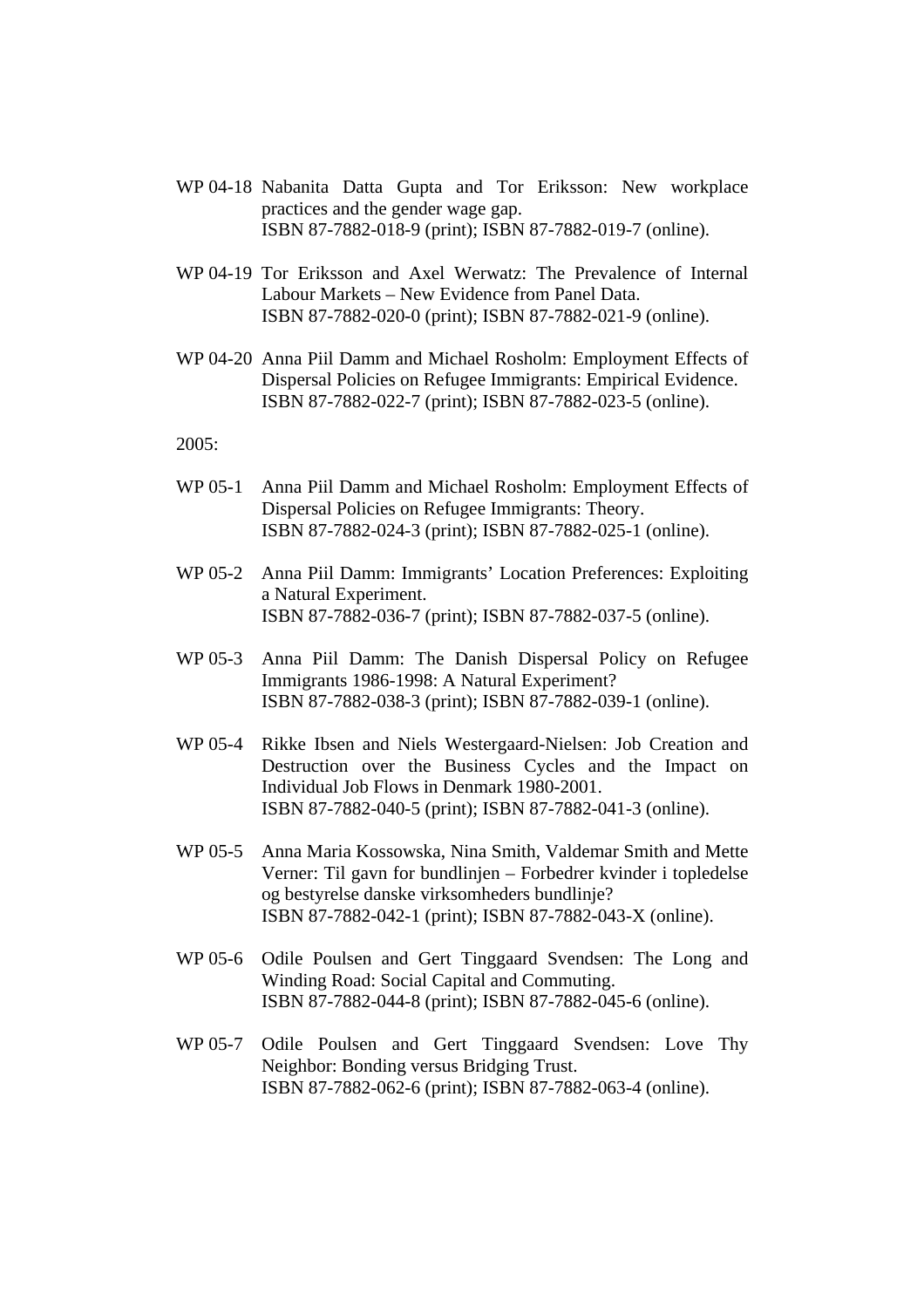- WP 05-8 Christian Bjørnskov: Political Ideology and Economic Freedom. ISBN 87-7882-064-2 (print); ISBN 87-7882-065-0 (online).
- WP 05-9 Sebastian Buhai and Coen Teulings: Tenure Profiles and Efficient Separation in a Stochastic Productivity Model. ISBN 87-7882-066-9 (print); ISBN 87-7882-067-7 (online).
- WP 05-10 Christian Grund and Niels Westergård-Nielsen: Age Structure of the Workforce and Firm Performance. ISBN 87-7882-068-5 (print); ISBN 87-7882-069-3 (online).
- WP 05-11 Søren Harck: AD-AS på dansk. ISBN 87-7882-070-7 (print); ISBN 87-7882-071-5 (online).
- WP 05-12 Søren Harck: Hviler Dansk Økonomi på en Cobb-Douglas teknologi? ISBN 87-7882-092-8 (print); ISBN 87-7882-093-6 (online).

- WP 06-1 Nicolai Kristensen and Edvard Johansson: New Evidence on Cross-Country Differences in Job Satisfaction Using Anchoring Vignettes. ISBN 87-7882-094-4 (print); ISBN 87-7882-095-2 (online).
- WP 06-2 Christian Bjørnskov: How Does Social Trust Affect Economic Growth? ISBN 87-7882-096-0 (print); ISBN 87-7882-097-9 (online).
- WP 06-3 Jan Bentzen, Erik Strøjer Madsen and Valdemar Smith: The Growth Opportunities for SMEs? ISBN 87-7882-098-7 (print); ISBN 87-7882-099-5 (online).
- WP 06-4 Anna Piil Damm: Ethnic Enclaves and Immigrant Labour Market Outcomes: Quasi-Experimental Evidence. ISBN 87-7882-100-2 (print); ISBN 87-7882-101-0 (online).
- WP 06-5 Svend Jespersen, Nicolai Kristensen og Lars Skipper: En kritik af VEU-udvalgets arbejde. ISBN 87-7882-159-2 (print); ISBN 87-7882-160-6 (online).
- WP 06-6 Kræn Blume and Mette Verner: Welfare Dependency among Danish Immigrants. ISBN 87-7882-161-4 (print); ISBN 87-7882-162-2 (online).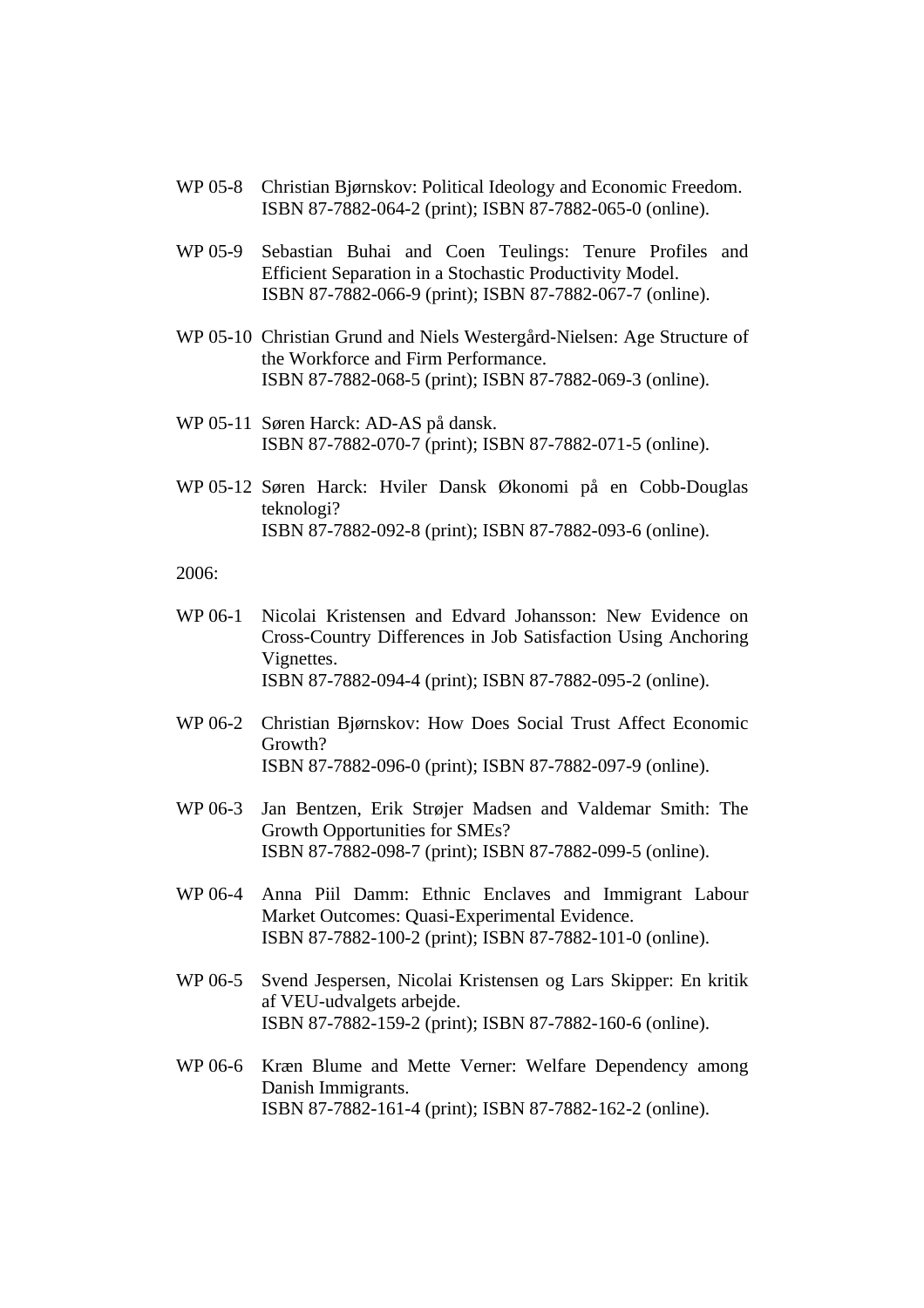- WP 06-7 Jürgen Bitzer, Wolfram Schrettl and Philipp J.H. Schröder: Intrinsic Motivation versus Signaling in Open Source Software Development. ISBN 87-7882-163-0 (print); ISBN 87-7882-164-9 (online).
- WP 06-8 Valérie Smeets, Kathryn Ierulli and Michael Gibbs: Mergers of Equals & Unequals. ISBN 87-7882-165-7 (print); ISBN 87-7882-166-5 (online).
- WP 06-9 Valérie Smeets: Job Mobility and Wage Dynamics. ISBN 87-7882-167-3 (print); ISBN 87-7882-168-1 (online).
- WP 06-10 Valérie Smeets and Frédéric Warzynski: Testing Models of Hierarchy: Span of Control, Compensation and Career Dynamics. ISBN 87-7882-187-8 (print); ISBN 87-7882-188-6 (online).
- WP 06-11 Sebastian Buhai and Marco van der Leij: A Social Network Analysis of Occupational Segregation. ISBN 87-7882-189-4 (print); ISBN 87-7882-190-8 (online).

- WP 07-1 Christina Bjerg, Christian Bjørnskov and Anne Holm: Growth, Debt Burdens and Alleviating Effects of Foreign Aid in Least Developed Countries. ISBN 87-7882-191-6 (print); ISBN 87-7882-192-4 (online).
- WP 07-2 Jeremy T. Fox and Valérie Smeets: Do Input Quality and Structural Productivity Estimates Drive Measured Differences in Firm Productivity? ISBN 87-7882-193-2 (print); ISBN 87-7882-194-0 (online).
- WP 07-3 Elisabetta Trevisan: Job Security and New Restrictive Permanent Contracts. Are Spanish Workers More Worried of Losing Their Job? ISBN 87-7882-195-9 (print); ISBN 87-7882-196-7 (online).
- WP 07-4 Tor Eriksson and Jaime Ortega: Performance Pay and the "Time Squeeze". ISBN 9788778822079 (print); ISBN 9788778822086 (online).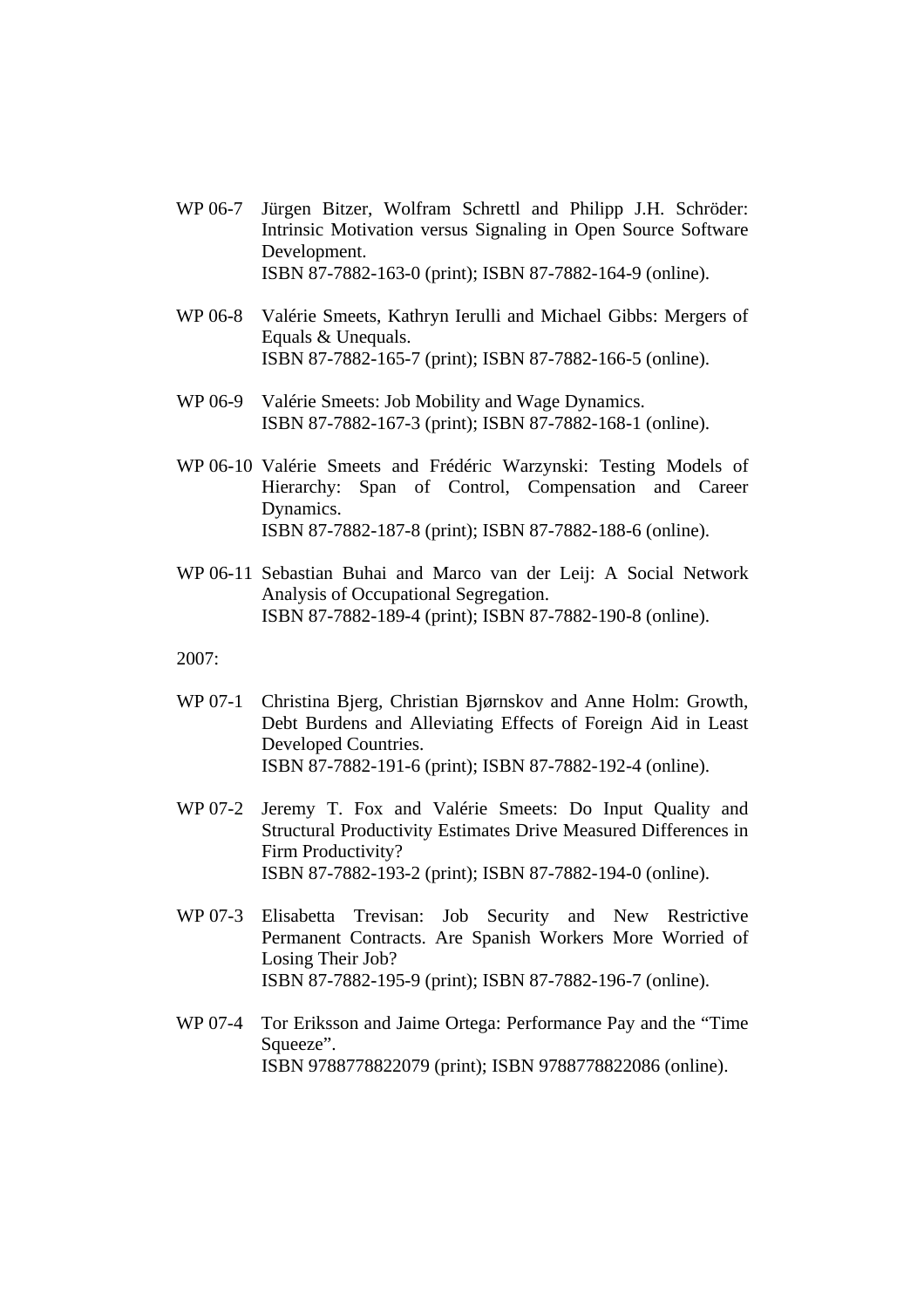- WP 07-5 Johan Moritz Kuhn: My Pay is Too Bad (I Quit). Your Pay is Too Good (You're Fired). ISBN 9788778822093 (print); ISBN 9788778822109 (online).
- WP 07-6 Christian Bjørnskov: Social trust and the growth of schooling. ISBN 9788778822116 (print); ISBN 9788778822123 (online).
- WP 07-7 Jan Bentzen and Valdemar Smith: Explaining champagne prices in Scandinavia – what is the best predictor? ISBN 9788778822130 (print); ISBN 9788778822147 (online).
- WP 07-8 Sandra Cavaco, Jean-Michel Etienne and Ali Skalli: Identifying causal paths between health and socio-economic status: Evidence from European older workforce surveys ISBN 9788778822154 (print); ISBN 9788778822161 (online).
- WP 07-9 Søren Harck: Long-run properties of some Danish macroeconometric models: an analytical approach. ISBN 9788778822390 (print); ISBN 9788778822406 (online).
- WP 07-10 Takao Kato and Hideo Owan: Market Characteristics, Intra-Firm Coordination, and the Choice of Human Resource Management Systems: Evidence from New Japanese Data. ISBN 9788778822413 (print); ISBN 9788778822420 (online).
- WP 07-11 Astrid Würtz: The Long-Term Effect on Children of Increasing the Length of Parents' Birth-Related Leave. ISBN 9788778822437 (print); ISBN 9788778822444 (online).
- WP 07-12 Tor Eriksson and Marie-Claire Villeval: Performance Pay, Sorting and Social Motivation. ISBN 9788778822451 (print); ISBN 9788778822468 (online).
- WP 07-13 Jane Greve: Obesity and Labor Market Outcomes: New Danish Evidence. ISBN 9788778822475 (print); ISBN 9788778822482 (online).

WP 08-1 Sebastian Buhai, Miguel Portela, Coen Teulings and Aico van Vuuren: Returns to Tenure or Seniority ISBN 9788778822826 (print); ISBN 9788778822833 (online).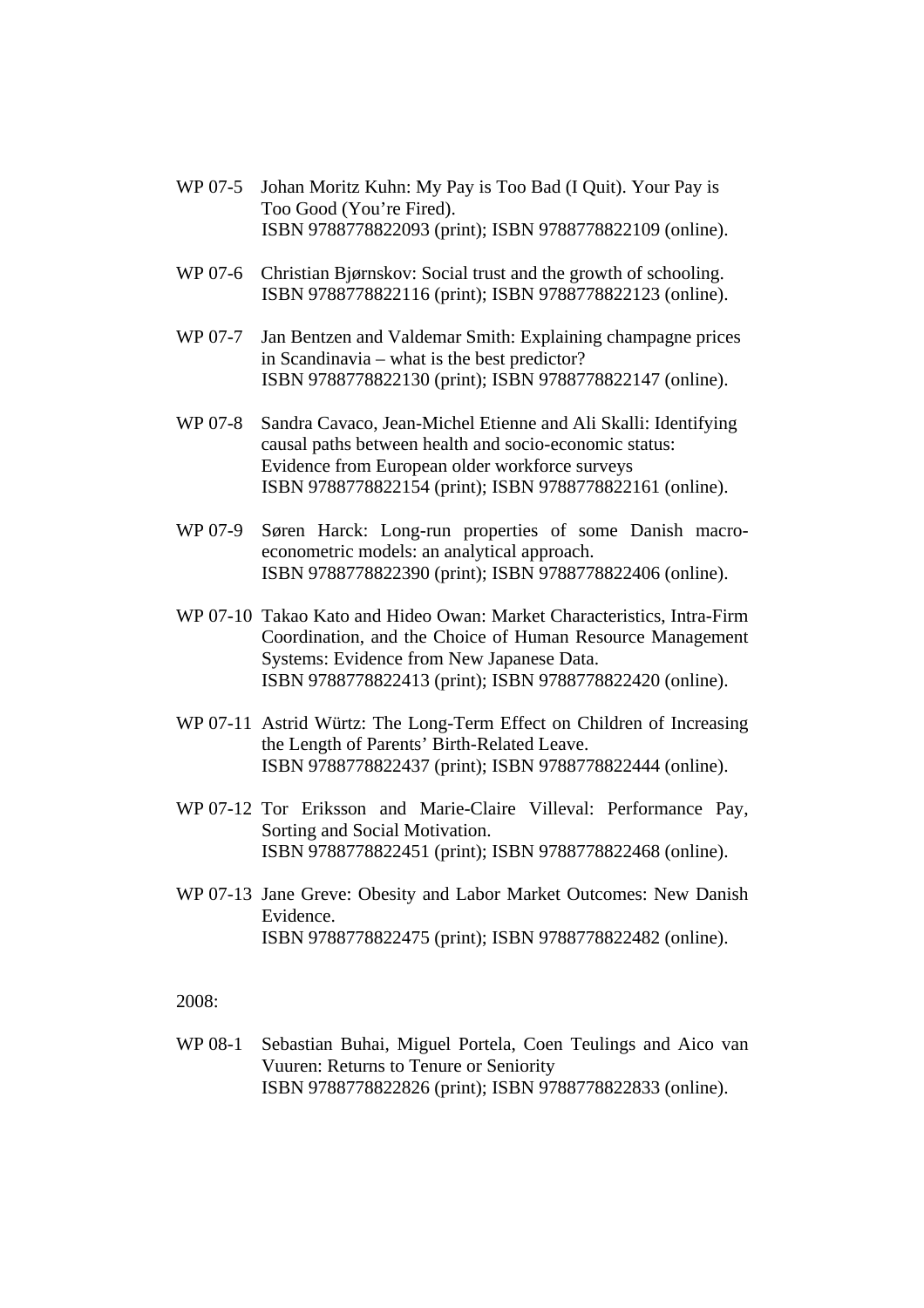- WP 08-2 Flora Bellone, Patrick Musso, Lionel Nesta et Frédéric Warzynski: L'effet pro-concurrentiel de l'intégration européenne : une analyse de l'évolution des taux de marge dans les industries manufacturières françaises ISBN 9788778822857 (print); ISBN 9788778822864 (online).
- WP 08-3 Erdal Yalcin: The Proximity-Concentration Trade-Off under Goods Price and Exchange Rate Uncertainty ISBN 9788778822871 (print); ISBN 9788778822888 (online)
- WP 08-4 Elke J. Jahn and Herbert Brücker: Migration and the Wage Curve: A Structural Approach to Measure the Wage and Employment Effects of Migration ISBN 9788778822895 (print); ISBN 9788778822901 (online)
- WP 08-5 Søren Harck: A Phillips curve interpretation of error-correction models of the wage and price dynamics ISBN 9788778822918 (print); ISBN 9788778822925 (online)
- WP 08-6 Elke J. Jahn and Thomas Wagner: Job Security as an Endogenous Job Characteristic ISBN 9788778823182 (print); ISBN 9788778823199 (online)
- WP 08-7 Jørgen Drud Hansen, Virmantas Kvedaras and Jørgen Ulff-Møller Nielsen: Monopolistic Competition, International Trade and Firm Heterogeneity - a Life Cycle Perspective - ISBN 9788778823212 (print); ISBN 9788778823229 (online)
- WP 08-8 Dario Pozzoli: The Transition to Work for Italian University Graduates ISBN 9788778823236 (print); ISBN 9788778823243 (online)
- WP 08-9 Annalisa Cristini and Dario Pozzoli: New Workplace Practices and Firm Performance: a Comparative Study of Italy and Britain ISBN 9788778823250 (print); ISBN 9788778823267 (online)
- WP 08-10 Paolo Buonanno and Dario Pozzoli: Early Labour Market Returns to College Subjects ISBN 9788778823274 (print); ISBN 9788778823281 (online)
- WP 08-11 Iben Bolvig: Low wage after unemployment the effect of changes in the UI system ISBN 9788778823441 (print); ISBN 9788778823458 (online)